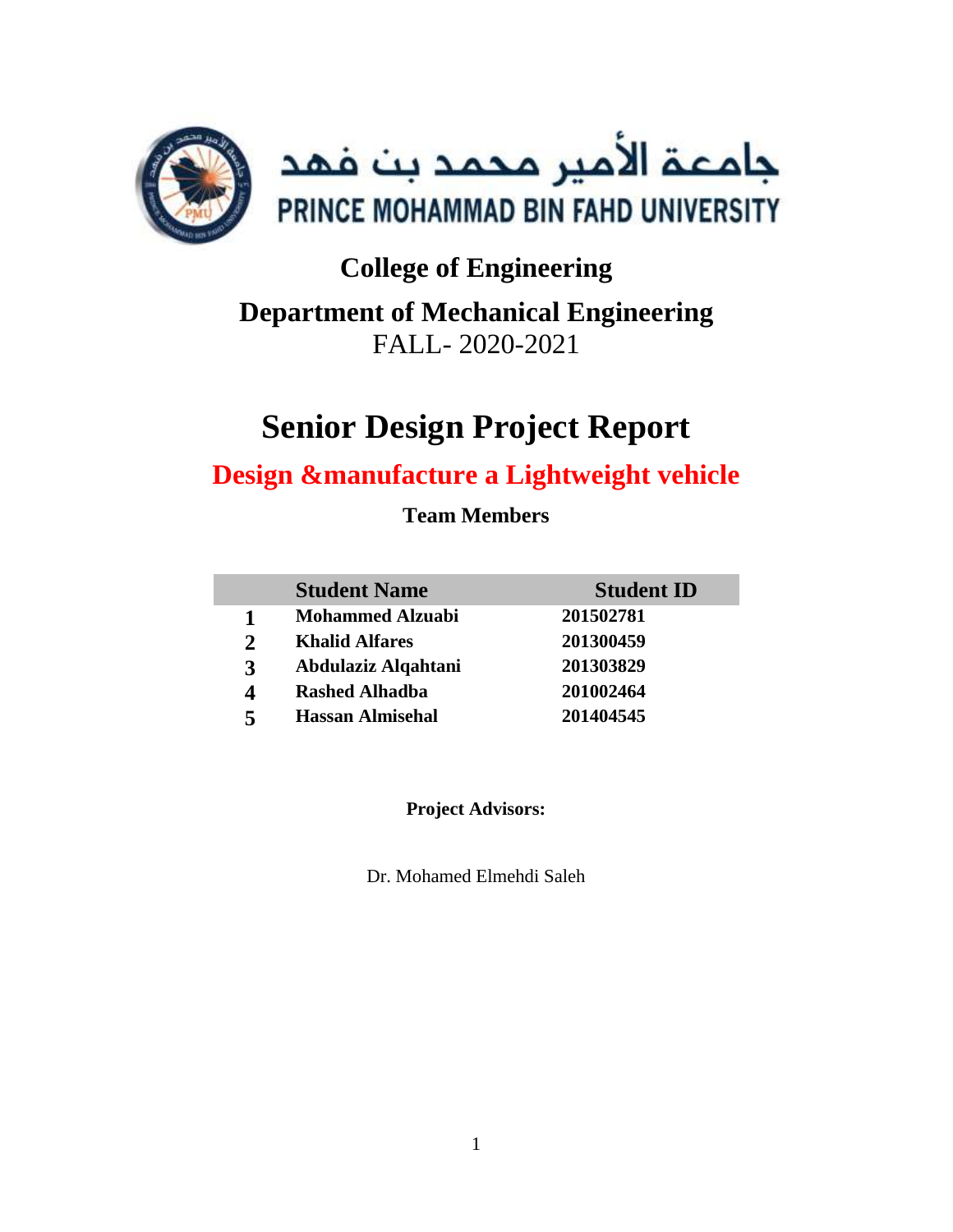#### **ABSTRACT**

<span id="page-1-0"></span>In this modern world the use of vehicles and cars has been part of our daily routine. The vehicles are used to carry people and goods from one place to another in minimum time. There are different types of vehicles depending upon their capacity to be driven on the areas like plain roads and rough roads. Later one vehicles which can be drove in the rough and patchy roads are called off road vehicles. These vehicles are from normal vehicles. Off road vehicles have body which have the ability to have more stability in the hills and desert areas. A number of designed constraints are involved to manufacture this type of vehicle.

This is senior design project which aims to design and fabricate an off road vehicle. The main objective involved to design the roll cage of the vehicle and related components. This was achieved by thorough study of the literature review. Old work was seen and accordingly select the best materials and design variables for the vehicle. The design of the vehicle was prepared in the solid works. Schedules and budgeting was done by preparing plans for the whole project which helped a lot to systematically achieve the goals of the project. A total of 5000 SR was costed on the whole project which makes the project very economical.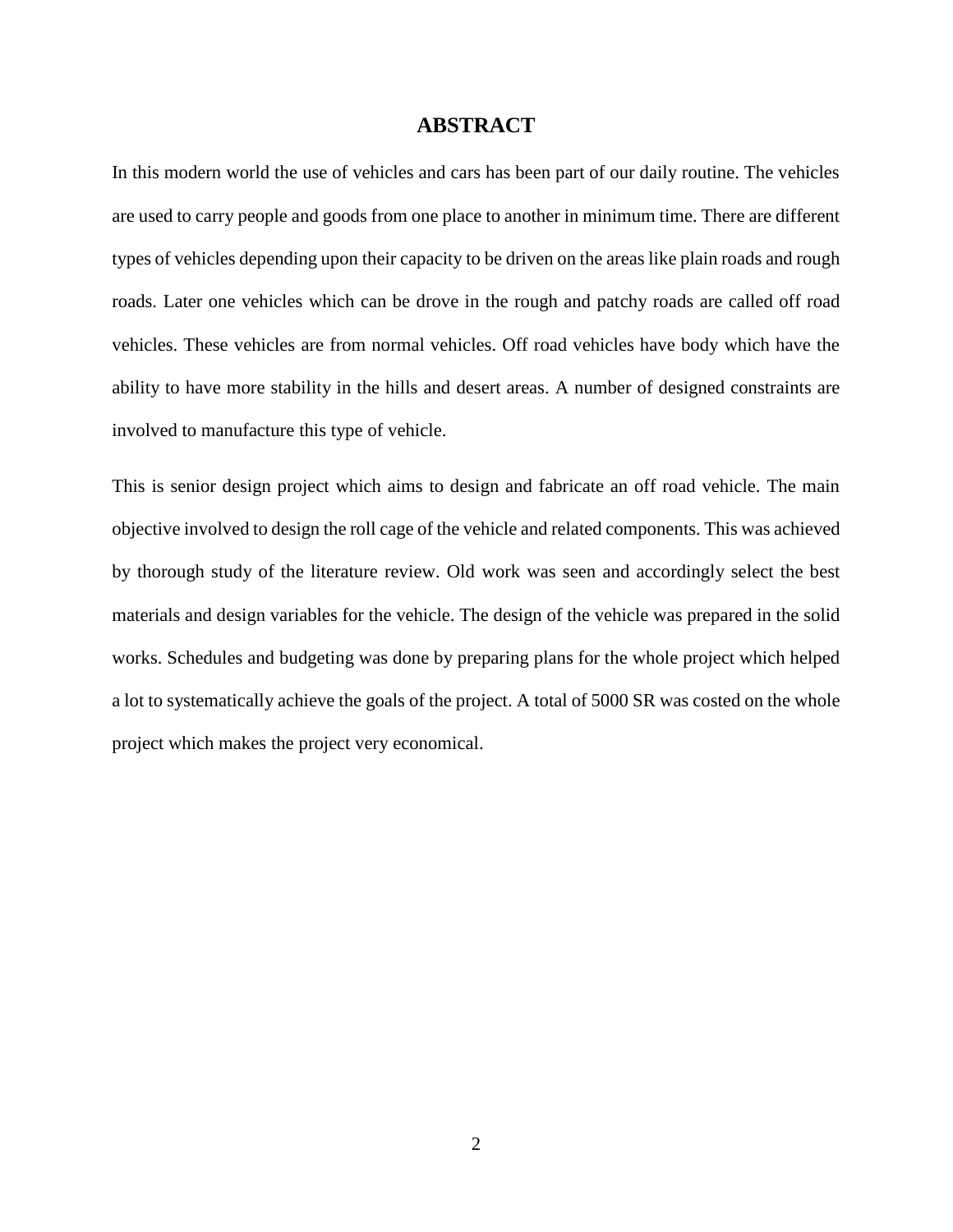# **Acknowledgments**

<span id="page-2-0"></span>We are feeling pleasure in paying regards to Dr. Mohamed Elmehdi Saleh for guiding us at every step our work. He worked from day one until the last day to fulfill this project. We have also learnt good research skills from him. Special thanks to our parents, friends, lab fellows and all other wellwishers for their consistent support during.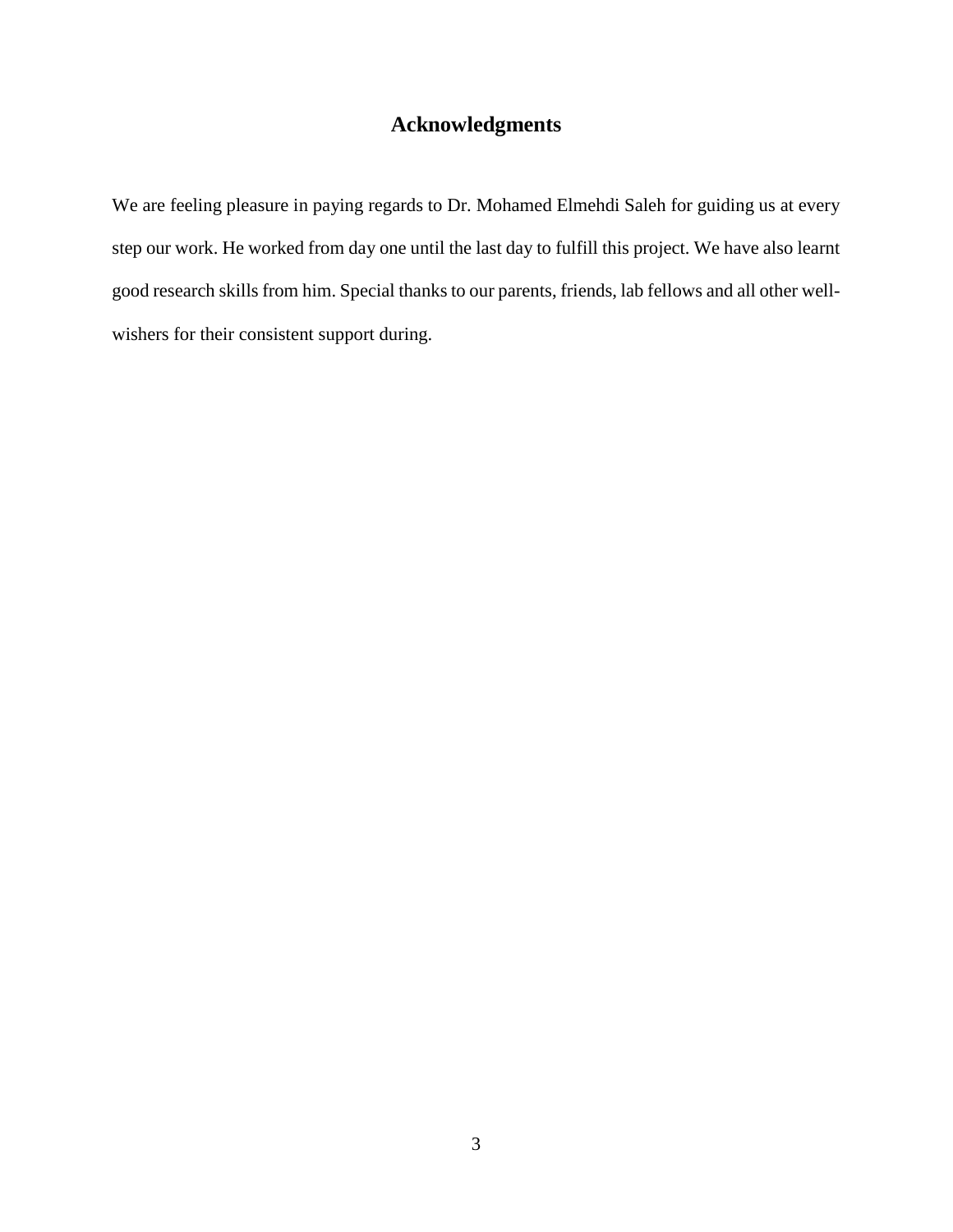# **List of Acronyms**

<span id="page-3-0"></span>

| <b>Abbreviation</b> | <b>Name</b>                     | Unit            |
|---------------------|---------------------------------|-----------------|
| $\sigma_b$          | <b>Bending Strength</b>         | MPa             |
| $\sigma_y$          | <b>Yield Strength</b>           | MPa             |
| CAD                 | Computer added Design           |                 |
| E                   | <b>Elastic Modulus</b>          | GPa             |
| I                   | Moment of Inertia               | mm <sup>4</sup> |
| ID                  | <b>Inner Diameter</b>           | mm              |
| $k_b$               | <b>Bending Stiffness</b>        |                 |
| <b>MQP</b>          | Major Qualifying Project        |                 |
| <b>ORV</b>          | Off Road Vehicle                |                 |
| OD                  | <b>Outer Diameter</b>           | mm              |
| <b>PVC</b>          | Polivinyl Chloride              |                 |
| <b>SAE</b>          | Society of Automotive Engineers |                 |
| y                   | Deflection in beam              | mm              |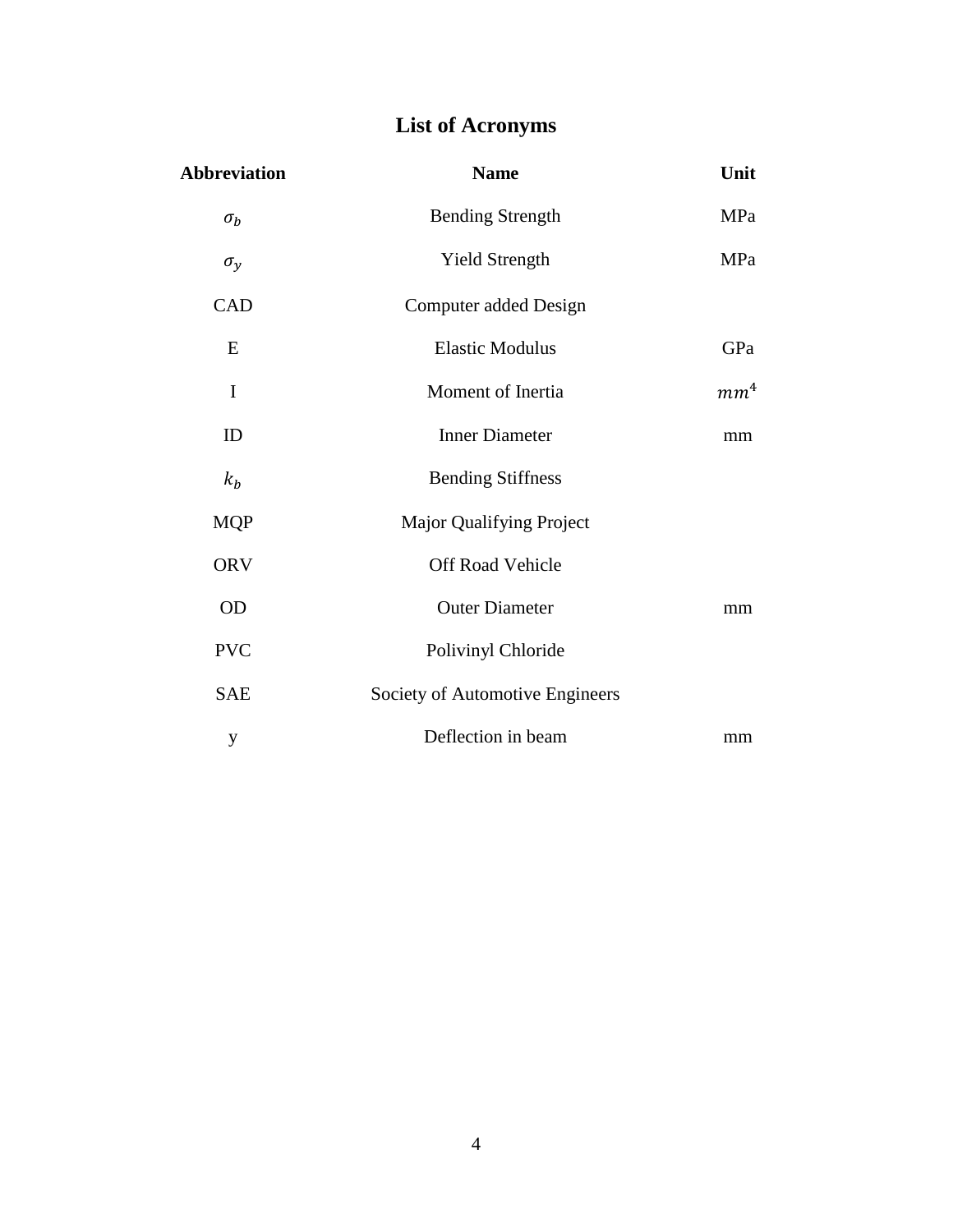# **List of Figures**

<span id="page-4-0"></span>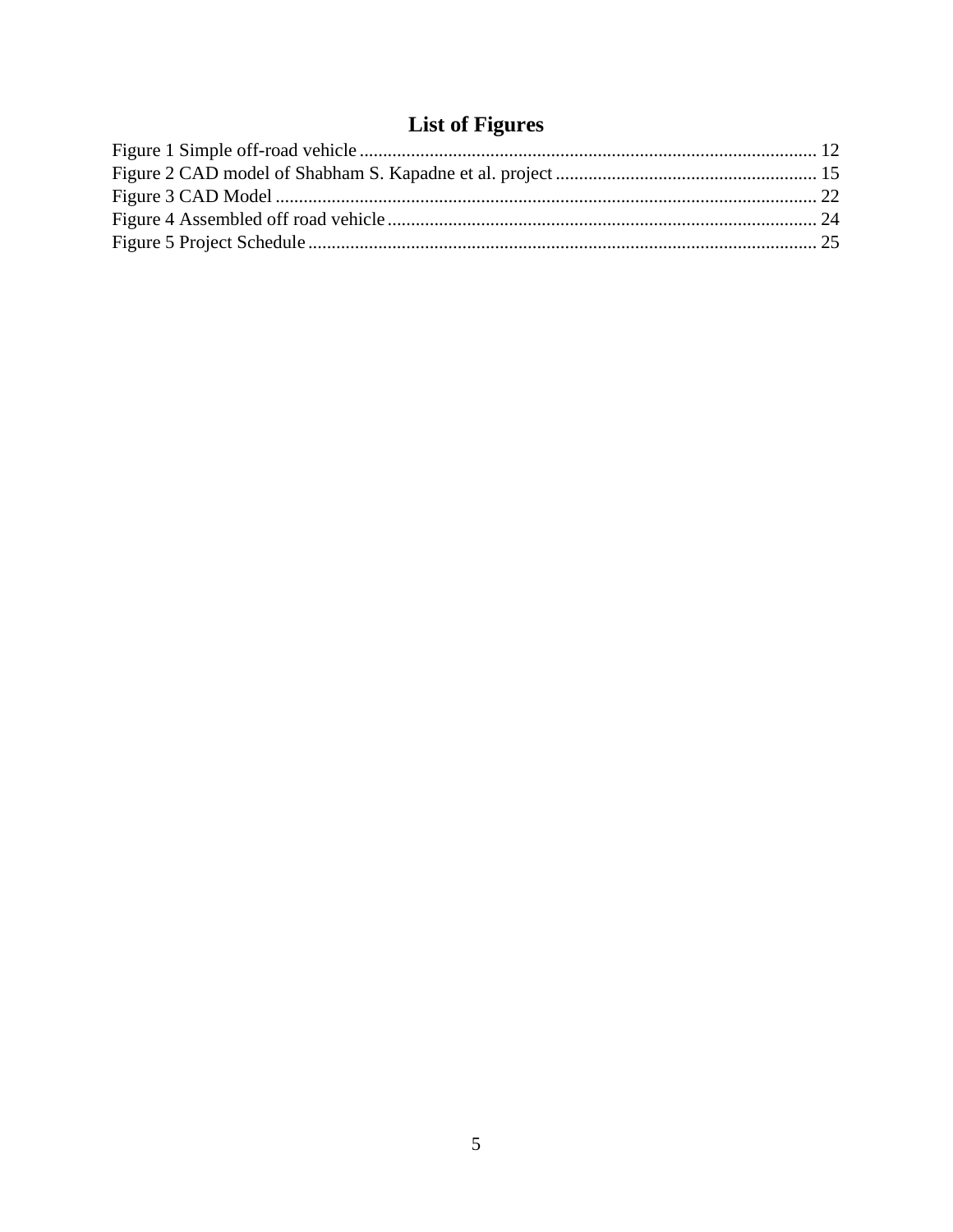# **List of Tables**

<span id="page-5-0"></span>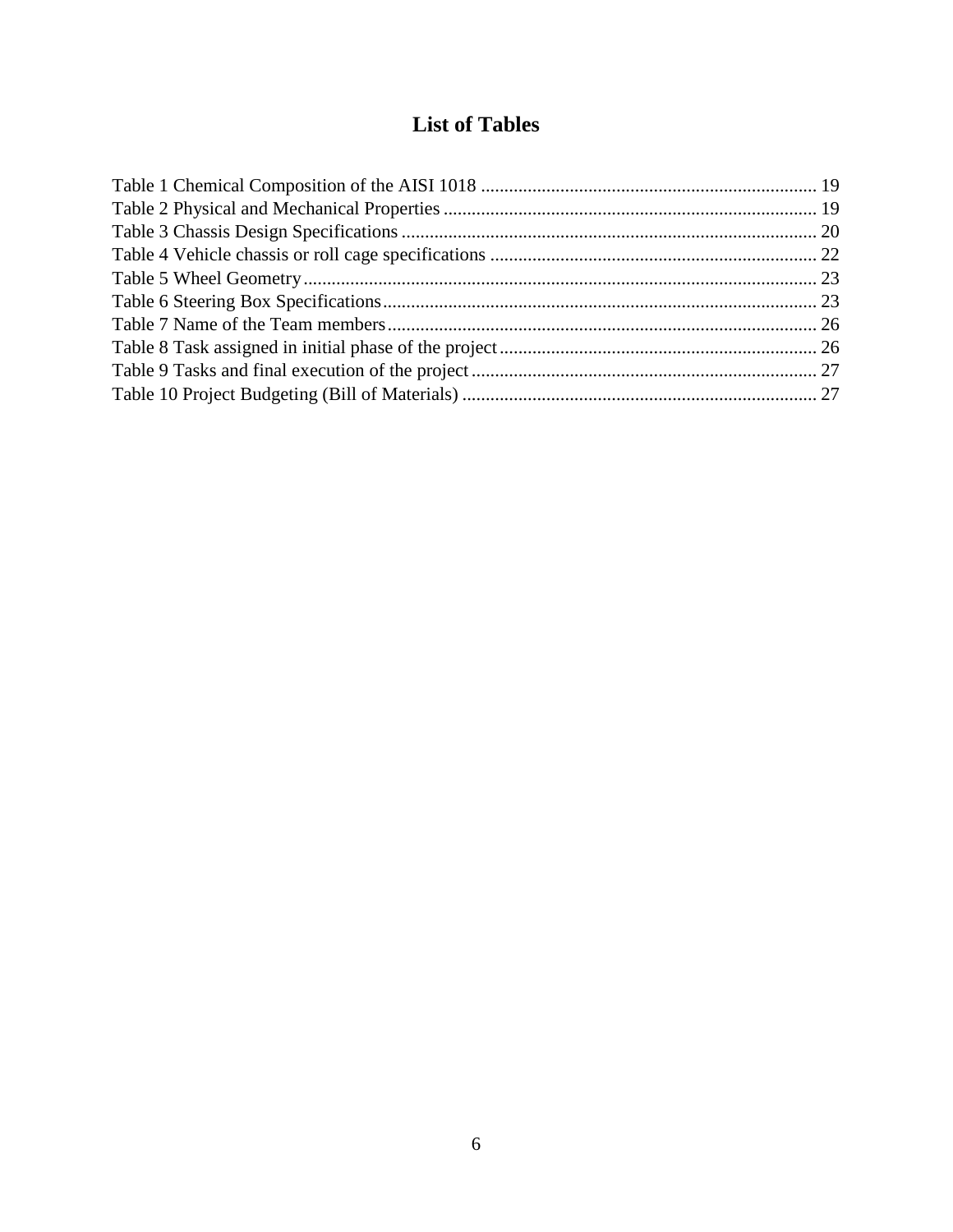# **Table of Contents**

<span id="page-6-0"></span>

| 1.1 |
|-----|
| 1.2 |
| 1.3 |
|     |
|     |
|     |
|     |
|     |
|     |
|     |
|     |
|     |
|     |
|     |
| 21  |
| 22  |
|     |
|     |
|     |
|     |
|     |
|     |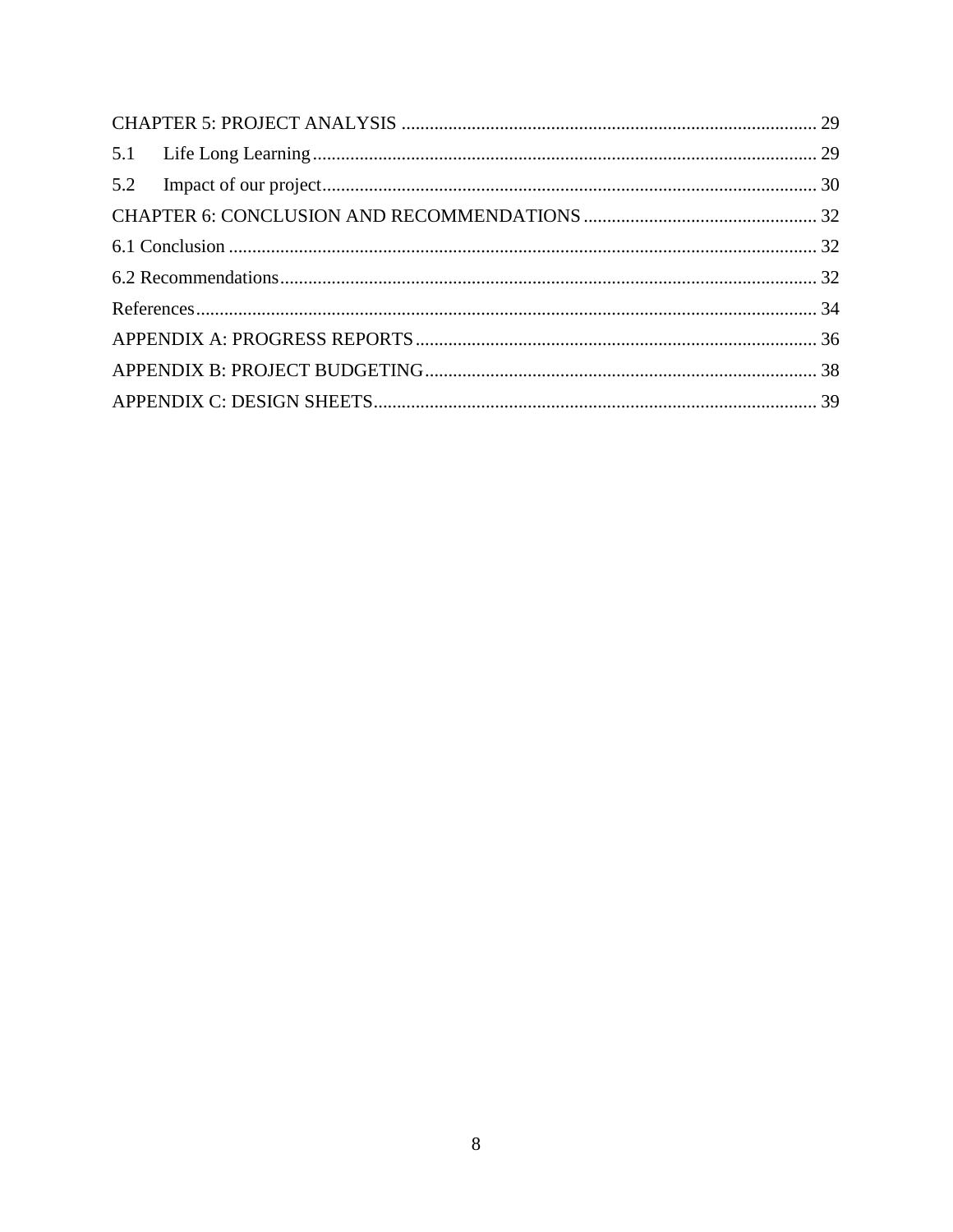### **CHAPTER 1: INTRODUCTION**

#### <span id="page-8-1"></span><span id="page-8-0"></span>**1.1 Project Definition**

This project is intended to design and fabrication of a reliable and cost effective off road vehicle. This project includes designing and fabrication of chassis of the vehicle and other components will be assembled as according to the international standards and vehicle capability. First of all comprehensive study will be made to design the body of the vehicle and designing of suitable connecting systems which are necessary to be assembled to made an off-road vehicle. The objectives of the project are given in the next section followed by methodology of the project how will be the project will be carried out.

First of all thorough study will be carried out to be familiar with design and manufacturing of the project. The study will help us to know about the previous work as well as new techniques utilized in the modern designing and fabrication of vehicles.

## <span id="page-8-2"></span>**1.2 Objectives of the Project**

The main objectives of project are enlisted below:

- To design and fabricate an off-road vehicle
- Design of light weight vehicle
- To design a vehicle more stability and reliable driving experience
- Vehicle design must be compatible with the driver
- Maintain the desired center of gravity and safety of the vehicle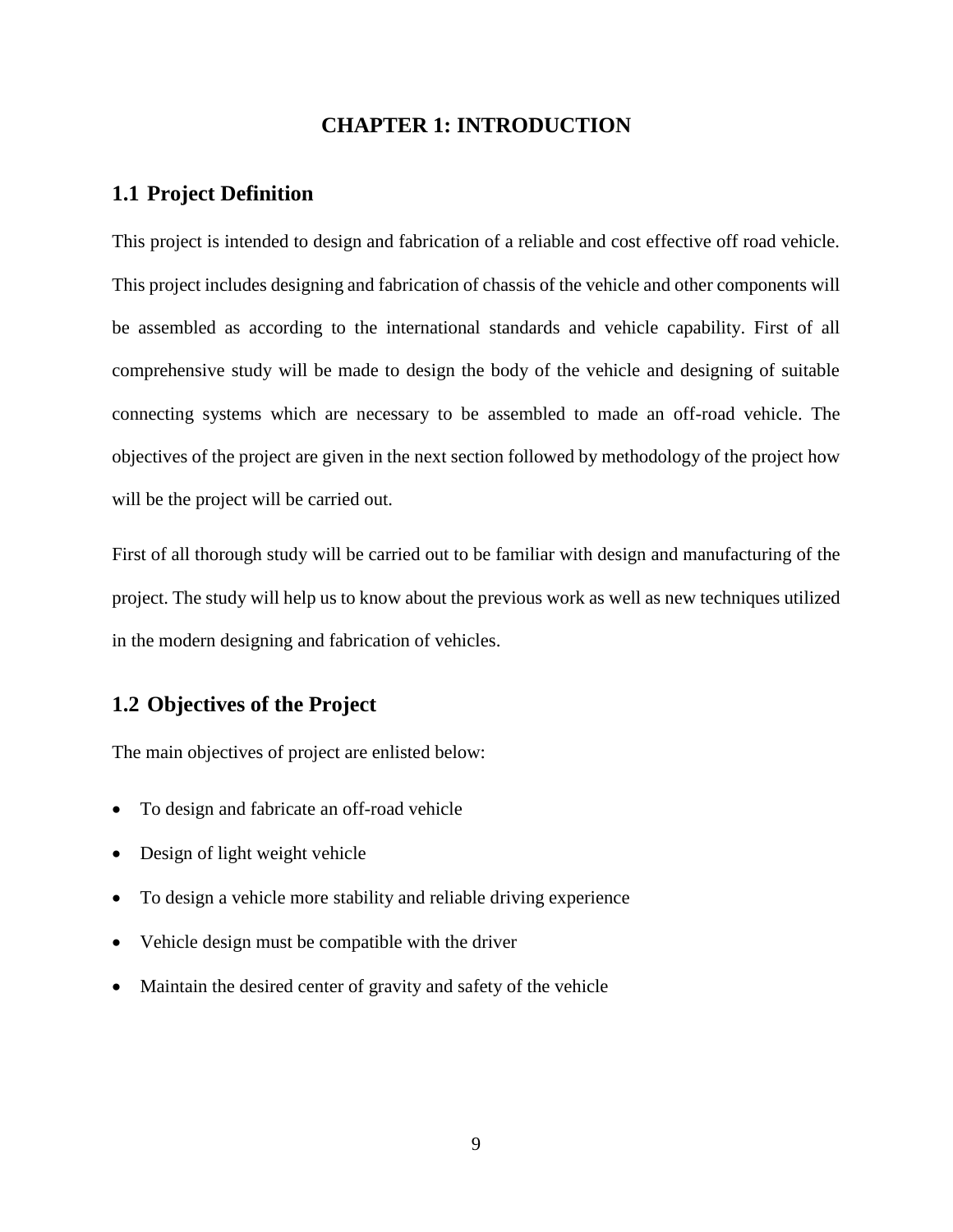## <span id="page-9-0"></span>**1.3 Project Specifications**

This section of the project deals with the components and designed constraints of the project. Following is the short introduction of the components of the vehicle and their working.

#### <span id="page-9-1"></span>**Components of the Vehicle**

Off-road vehicle consists of the following component systems

- 1. Body structure
- 2. Controls
- 3. Engine
- 4. The transmission
- 5. The auxiliaries
- Body structure consists of the chassis, suspension system, axles and tires.
- Steering system and braking system of the vehicle are included of the control system of the vehicle.
- Engine of the vehicle is used to give power to execute the many functions in the vehicle.
- Transmission systems includes the clutch and gear box mechanism. It is used to transmit the torque to the wheels.
- Auxiliaries includes the electrical circuits and components like battery.

It is taken care that weight of the vehicle should be minimum and economical vehicle should be designed which less processing cost and low maintenance have cost.

## <span id="page-9-2"></span>**Applications**

Off-road vehicles have diverse applications. These may be used according to someone's need and environmental constraints. Some of them are as following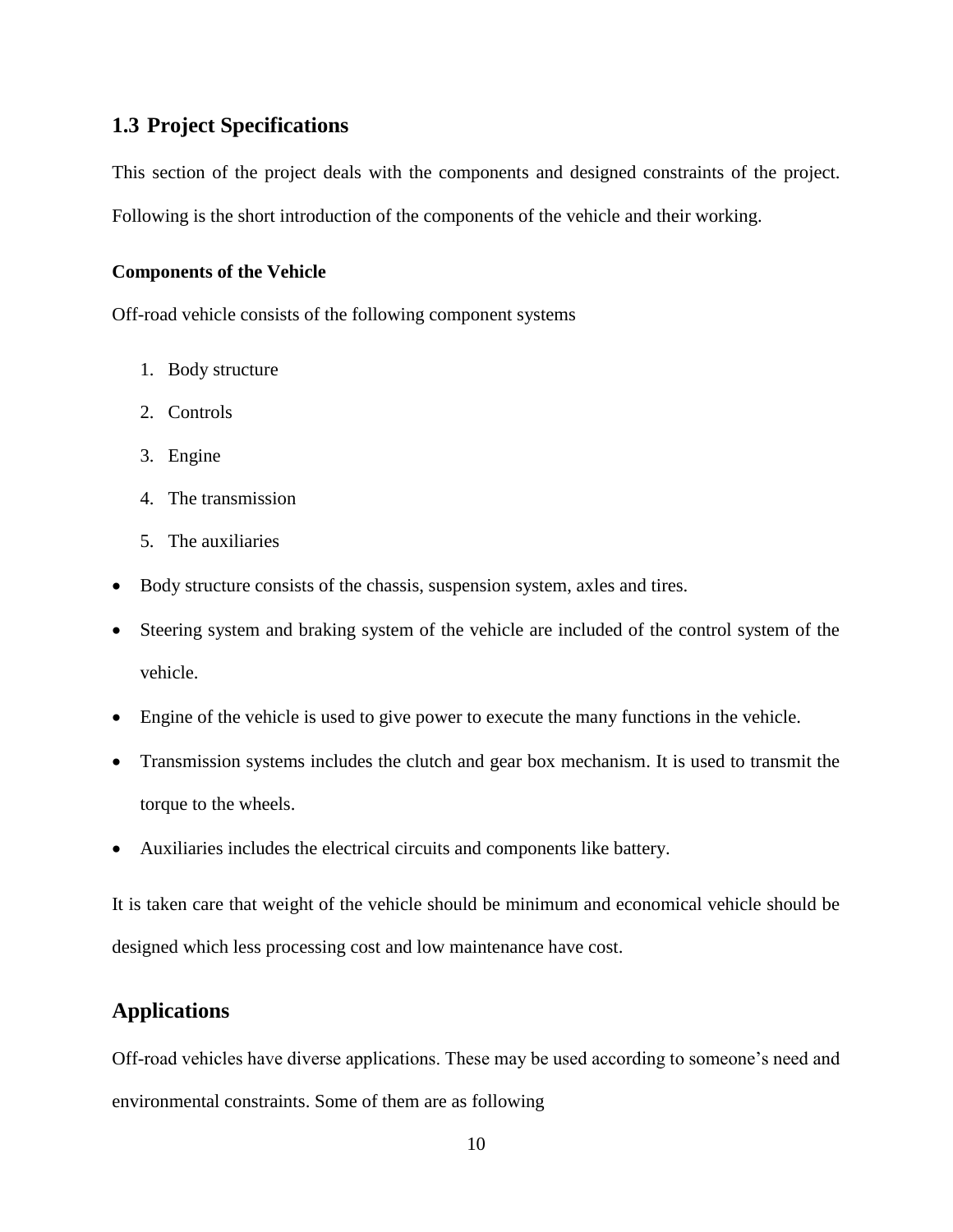- Thera are lots of motorsports which includes off-road vehicles. These includes mud racing, desert racing, and rock crawling.
- Off-road vehicles are more common use of transportation in the areas which do not have paved roads and those which are far away from paved roads.
- These are also used on forests and hilly areas.
- These vehicles have also become an entertainment for the people who are fond of adventure. So most of the rich people spend their leisure time by travelling on off-road vehicles. These are also common in the beaches and other vast entertainment places.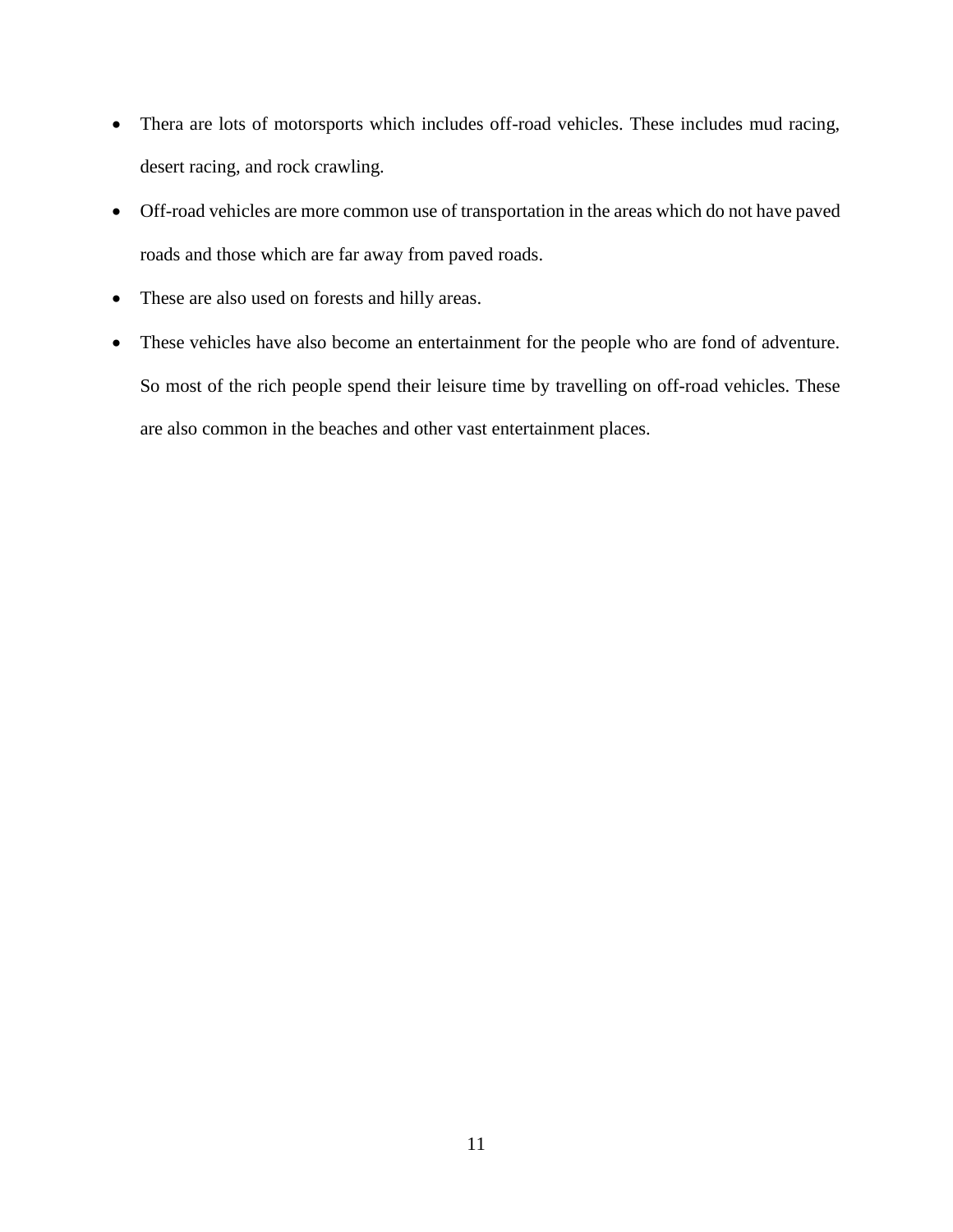### **CHAPTER 2: LITERATURE REVIEW**

#### <span id="page-11-1"></span><span id="page-11-0"></span>**2.1 Background**

An off road vehicle is the one which is having the ability of driving over the paved and unstable lands. These types of vehicles have different characteristics as compared to ordinary vehicles. These vehicles have big tires, wide treads and have flexible suspension system. Due to the versatility of these vehicles they are becoming more popular in the whole world (Polaris, 2012). Initially they were designed for single person but now with innovation they also have double and triple seats. One of the main design is shown in the figure 1.



Figure 1 Simple off-road vehicle

As it is already mentioned in the previous chapter that off road vehicles has been used for recreational purposes most of the time. For specific use it is been used in the areas which are far away from the highways and proper fine roads. But in the last 50 years the use of off road vehicles for recreational activities has been increasing. Due to the versatility and innovations in the off road vehicles many motorsports have been developed which uses off road vehicle. These sports incudes the rock crawling, desert race and mud racing (Krisirne Sowl et al., 2015).

In the west most of the people use it as the recreational activity. Most rich people drove to hilly and paved places which have peace and calm environment. Off road vehicles are also used in the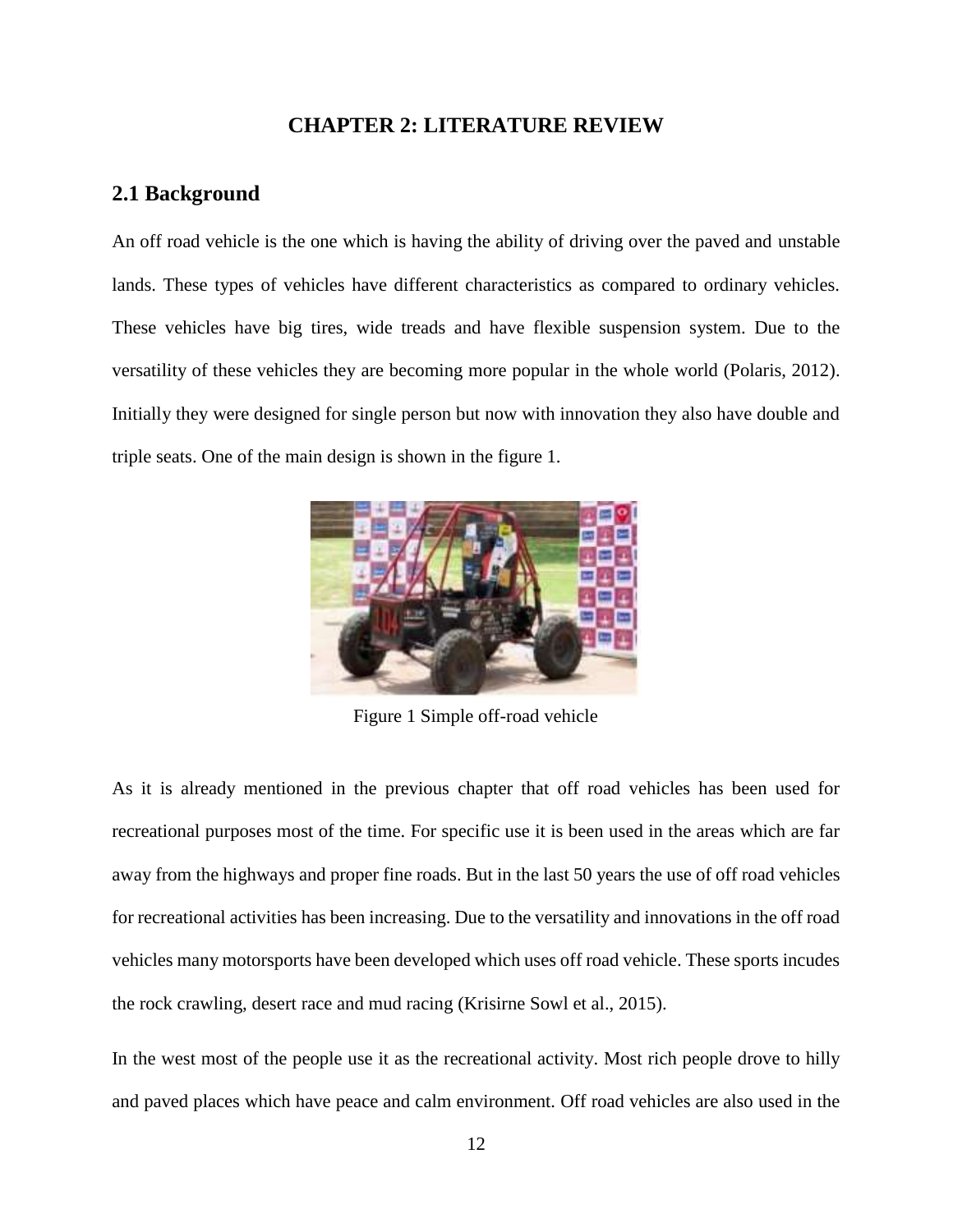golf playing fields. As these fields are vast and have large area. Due to unbalanced and bouncy land, most of the people prefer to use off road 4 wheeler.

Although off road vehicles are used as a sport and recreational purposes but they also have some safety concerns. A number of accidents reported which includes injuries to the driver and the vehicles itself. Off road vehicles have bulky body and during curve paths and are on taking turn there are most chances of misbalance. During turn or driving on curve paths the vehicle swings on the outer edge and shifts its weight on the front parts (George B. et al., 2013). So to avoid accidents it is advised that one must drive it at slow speed and the driver must wear helmet. In this project the safety and balancing of the vehicle is main concern and all the efforts would be carried to design a reliable and stable vehicle which will ensure the safety of the driver and the vehicle itself.

Nowadays off road vehicles are mostly used for sports and recreational activities. But the initial development never had the intention of sports or entertainment goals. Somewhere between 1906 to 1916 the first off road vehicle Kegresse track was developed. It was developed and modified by Adolphe Kegresse. He was working in Czar Nicholas II of Russia. This vehicle had flexible belt. If it is used in the conventional cars and vehicles then these might be able to able to drove over rough and patchy paths. Off road vehicles were most common when the WWII was finished. Early time OVRs are jeep and lorries.

Most off road vehicles which are famous today due to their recreational activities were developed in 1960s. Those developed in 1960s were the early editions of the present vehicles. Four wheeled off road vehicles were developed in 1980s. In the west these vehicles gained popularity due to their ability to be able to be used in rough roads. Many western countries have public land fields filled with beauty which attract large number of visitors. So off road vehicles industry grows faster in these countries.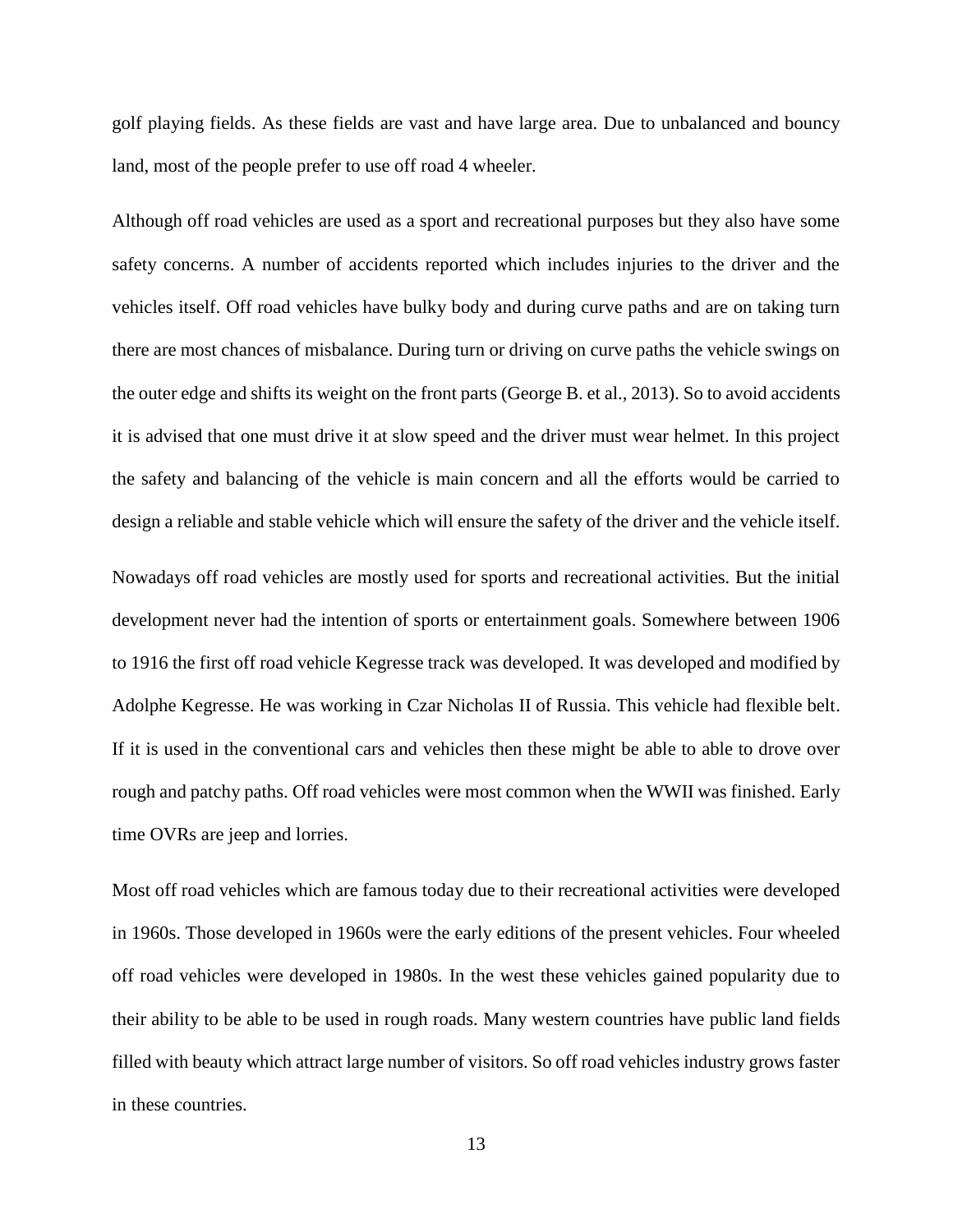#### <span id="page-13-0"></span>**2.2 Previous Work**

There were lots of related data and projects which had been done. Some were only experimental prototypes which were made for research purposes and others included projects of minor materials like PVC. But the reviews which are being presented here are design projects which includes specially designing of off road vehicles. In the next section we will discuss the comparison of others projects and their properties.

- One of the research team naming Denish S. Mevalwa et al. worked on the designing of the body of the off road vehicle which is called designing of the roll cage. They have designed the roll cage to ensure the safety and loading conditions. They found the performance of the vehicle depends on the roll cage design. Roll cage play crucial role in the aesthetics of the OVR. They conducted series of tests on the vehicle and found it safe and sound and found that up to 4G impact loading the vehicle was within deformation limits (Denish S. Mevawala et al., 2014).
- We found another research paper which was done by Thanneru Raghu Krishna Prasad et al. They designed the suspension system and body system. They worked on light weighting and adjusted the size of the vehicle. They designed the vehicle in such a way that size decrement did not affect the performance of the vehicle of the body. They performed FEA analysis and found all the results within design limits (Thannu Raghu Krishna Prasad et al., 2013).
- Grzegorz Szczesniak et al. discussed various aspects of vehicle production and chassis designs. They dicussed various stages which were necessary to fabricate the vehicle and were necessary to reached the final product. They discussed frame types and other components compatability with suspension system (Grzegorz Szczesniak et al., 2014).
- Nagurbabu Noorvhasha et al. worked on a project and there aim was to design a vehicle for a competition. They worked on design and fabrication of the vehicle. Their final product was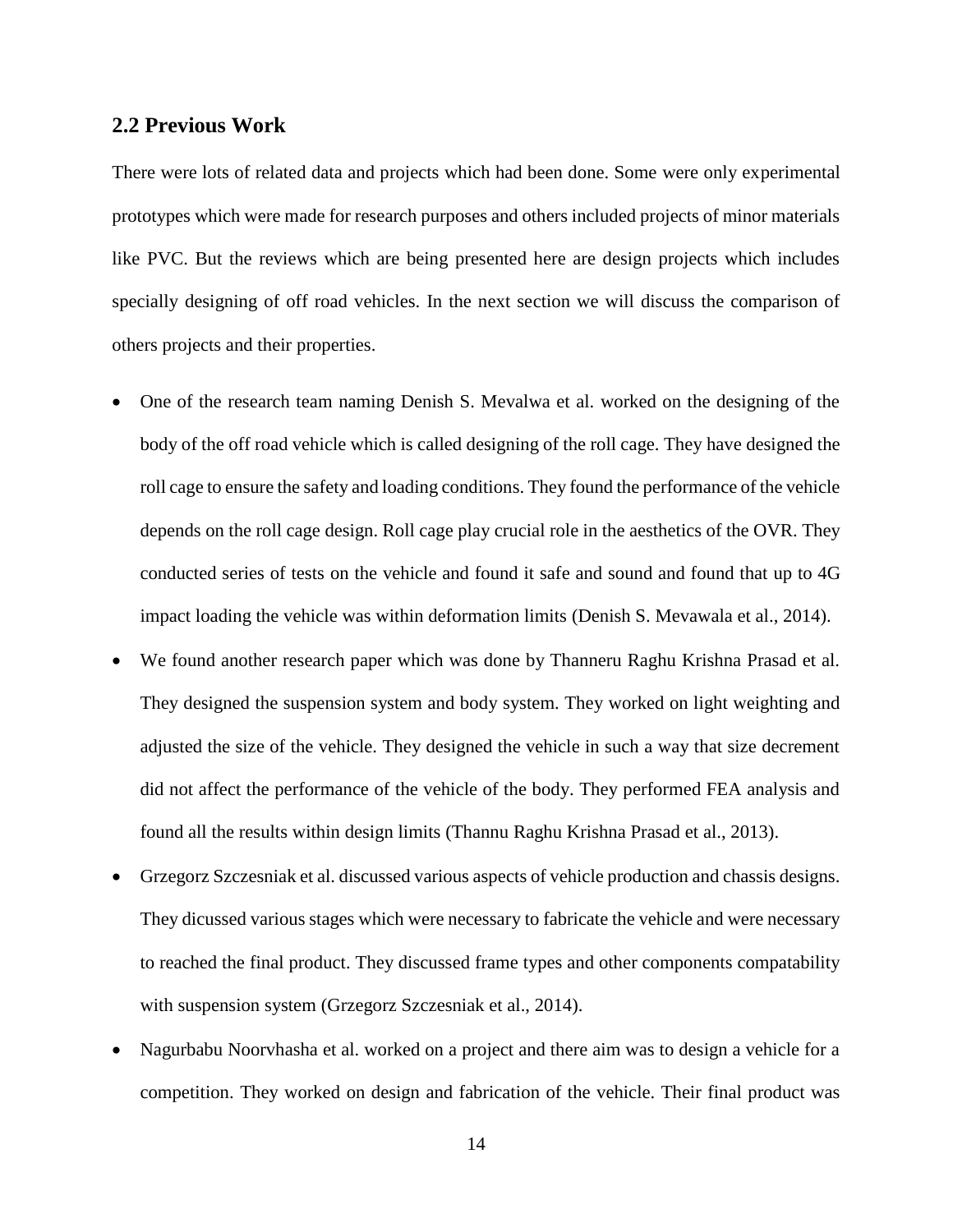single seated, mini off road vehicle. They followed the designing guidelines of SAE and perfomed the relevant FAE analysis(Grzegorz Szczesniak et al., 2010).

There were number of projects and research papers which were based on this topic but we cannot write on every one.

## <span id="page-14-0"></span>**2.3 Comparative Study**

• Shabham S. Kapadne et al. were working on a project and they were working to design the chassis. They picked the design which is closely our design. They done similar design with very confined and little space. We're doing to increase the seating capacity and thus the design will include seating capacity of two people. Following is the Cad model of their chassis design (Shabham S. Kapadne et al., 2019) .



Figure 2 CAD model of Shabham S. Kapadne et al. project

 We came across another project which was competing in SAE Baja MQP. Their aim was to develop a vehicle under the given conditions of the SAE. They took the frame from the some previous models and modified it. They modified the vehicle by using differential wheel design,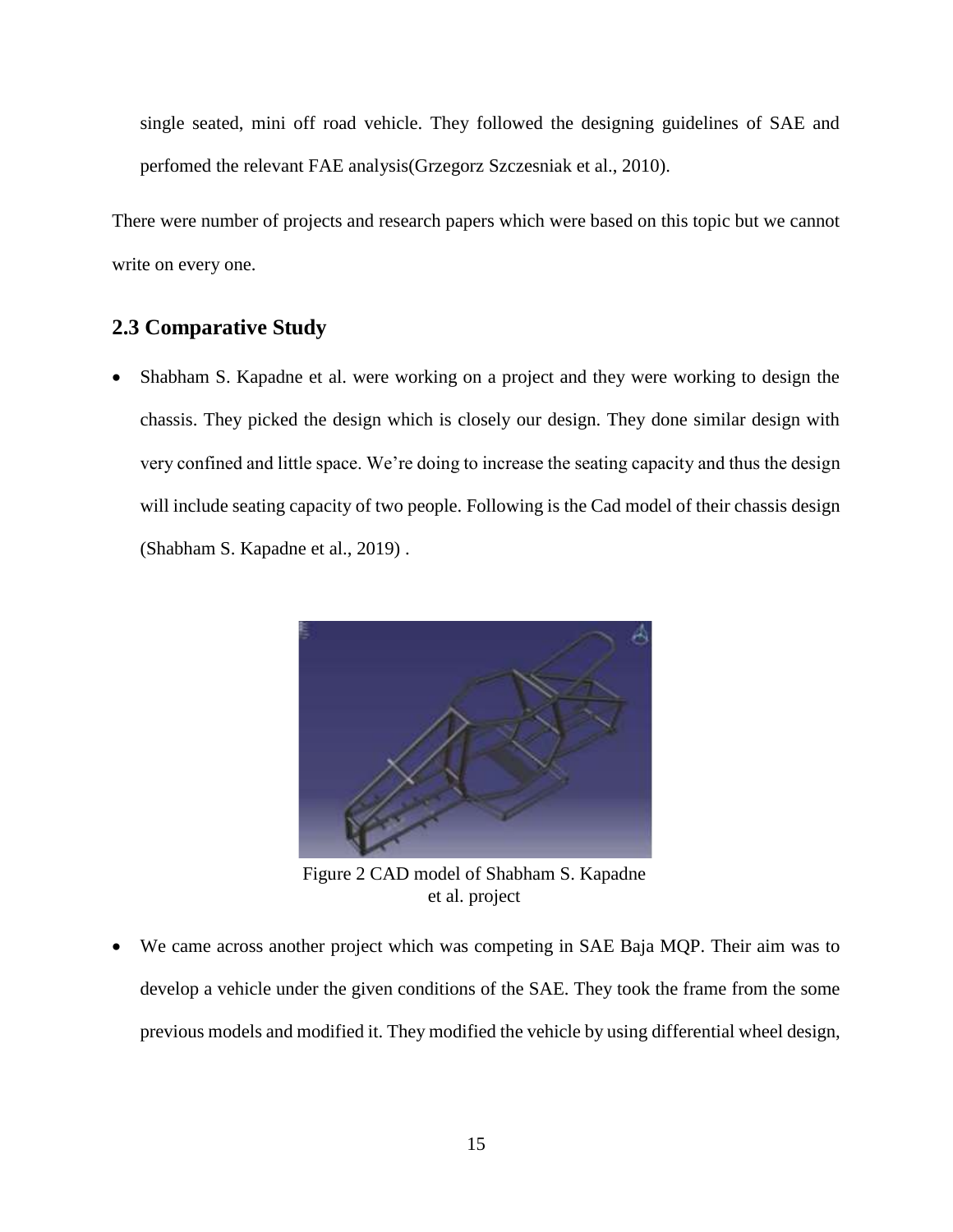manual speed mechanism with five speeds, and double wishbone suspension system. They achieved and modified the systems by using software simulations (Deep Shrivastava, 2014).

The projects presented above includes many features. Most of the research projects includes designing only one or two parts or used to modify only one or two systems. But our aim is to design and modify our vehicle and build it with best resources we have locally and software based knowledge will be implemented to best of our needs.

Next chapter is based on the designing work and it will study the basic systems.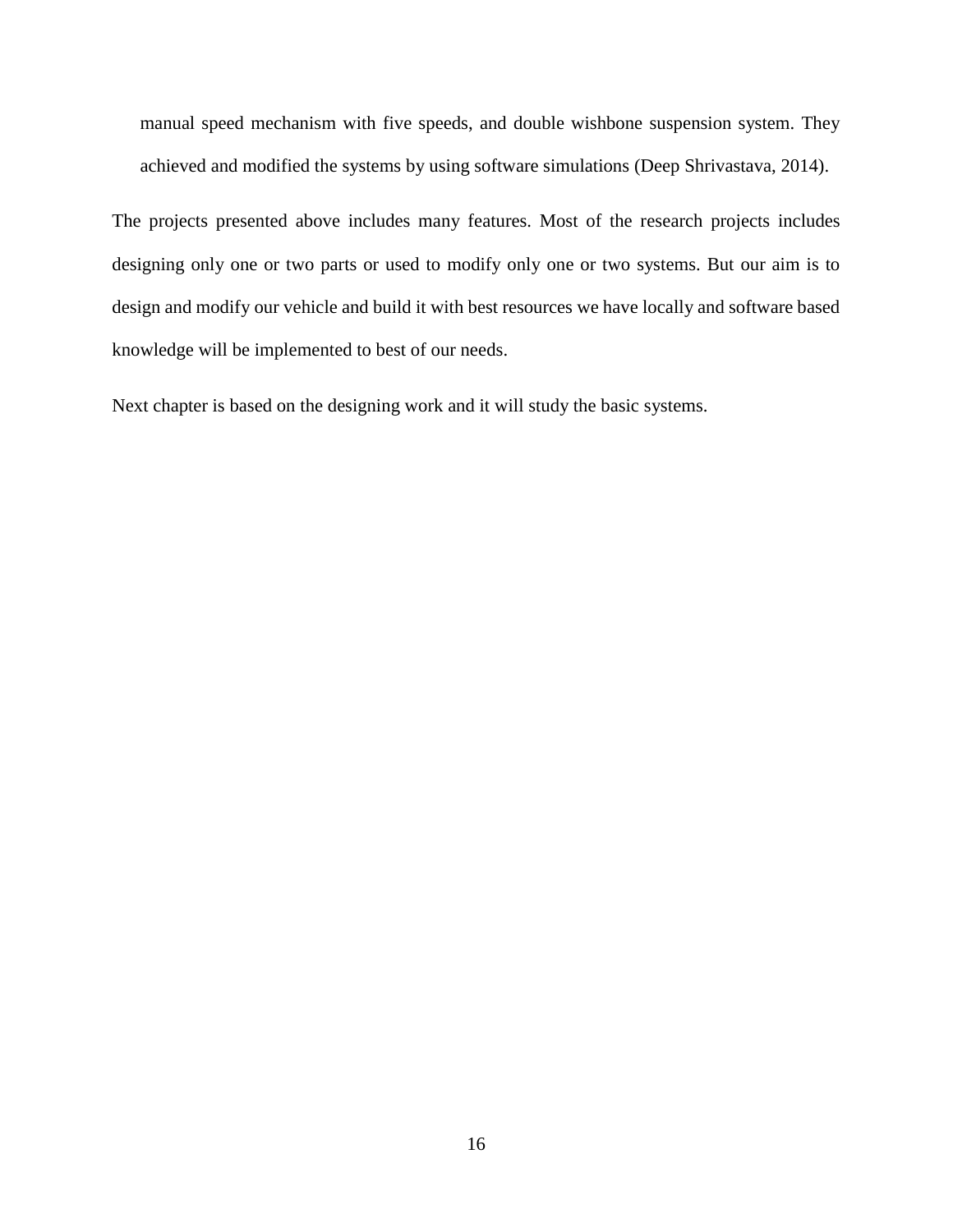#### **CHAPTER 3: SYSTEM DESIGN**

#### <span id="page-16-1"></span><span id="page-16-0"></span>**3.1 Design Constraints**

Any project which is produced on the research scale, experimental or research scale, it has some parameters which must be fulfilled. For our project some of the design parameters are given below:

- **Safety:** During the designing the chassis it is made clear that some clearance for the passenger and driver must be left. A considerable distance of about 3 inches was left if the driver and passenger wore all the equipment and sit in the car. If driver wore the helmet it has the 6 inches distance from top of the chassis. A considerable seating capacity is provided in the vehicle. These distances might be compromised depending upon the sizes of the passenger.
- **Compactness:** It was our aim to reduce the size of the vehicle by adjusting the components of the vehicle such that they cover minimum area and reducing size and having compact body.
- **Weight:** Previously it is mentioned that vehicle is made so compact that it must have reduced body than the others vehicle in the markets. It is then would have less materials and thus have less weight. The care is taken in selecting such that no additional member is framed in the vehicle.
- **Cost:** A great care is taken while selecting the material and relevant parts for the vehicle. Locally made parts according to the need and standards are purchased and some of them are manufactured. No additional components were added to the design which directly reduces the cost of the vehicle.
- **Serviceability:** All the manufacturing is done by using the simple machining processes and operations. All the parts whose manufacturing was costly and machines were not available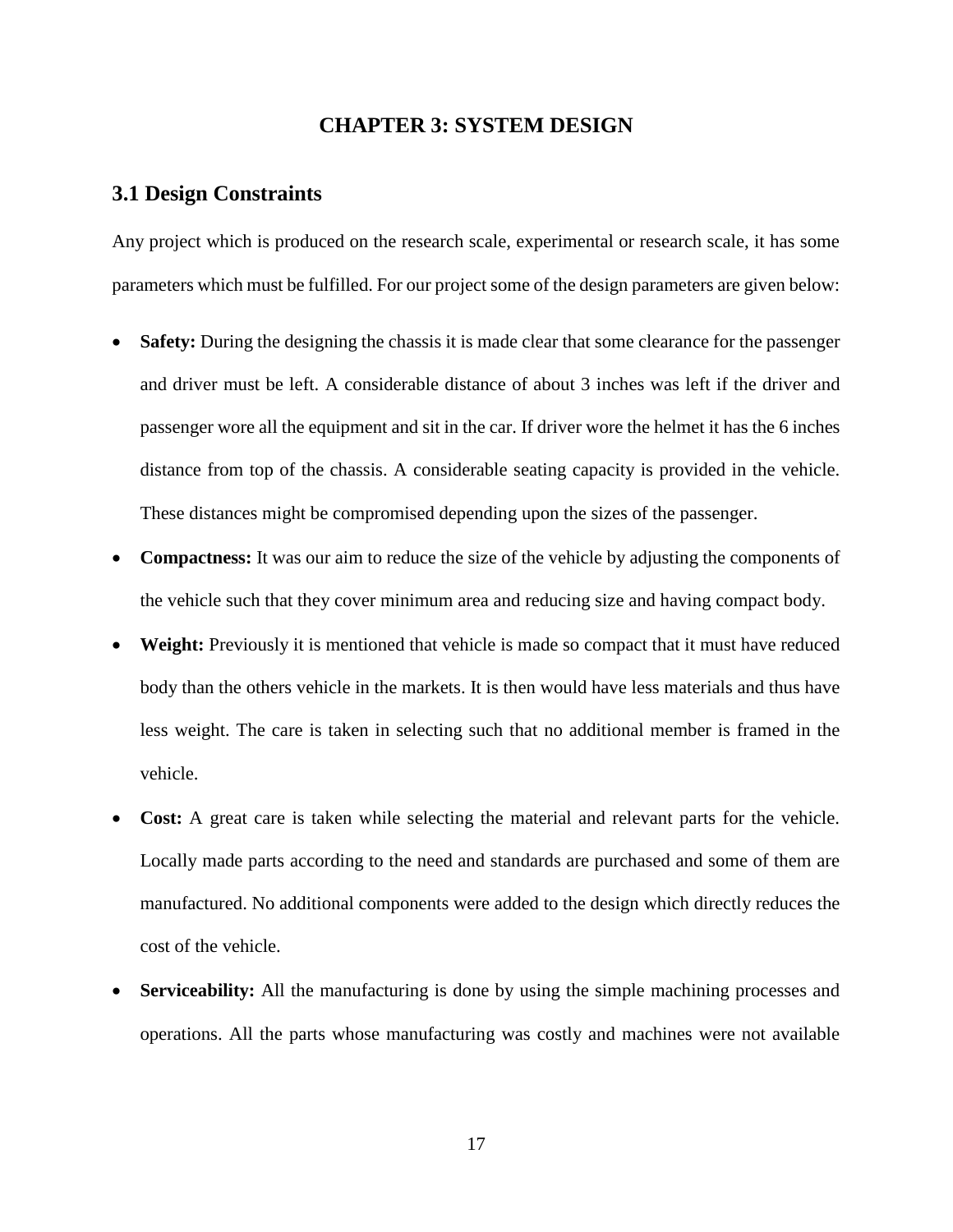were purchased. Thus using the services efficiently increases the quality and effectiveness of the product.

## <span id="page-17-0"></span>**3.2 Design Methodology**

Designing off road vehicles, one of the main component which is the heart of the designing work is the chassis or body of the vehicle. If it is designed correctly then all the possible constraints swing around it. In this project the main objective of the designing was body of the vehicle or roll cage. Following methodology is practiced while achieving the goal of the project.

- Material Selection
- Cross-section selection
- Use of important formulae
- CAD Model
- Design specifications
- Fabrication and Assembly

While designing roll cage the objective was to give sufficient space for the passenger and the driver. Other objective include to give space to the components of the vehicle and to provide strength to the vehicle.

For frame materials are such selected having good strength and durability and provide minimum weight to strength ratio.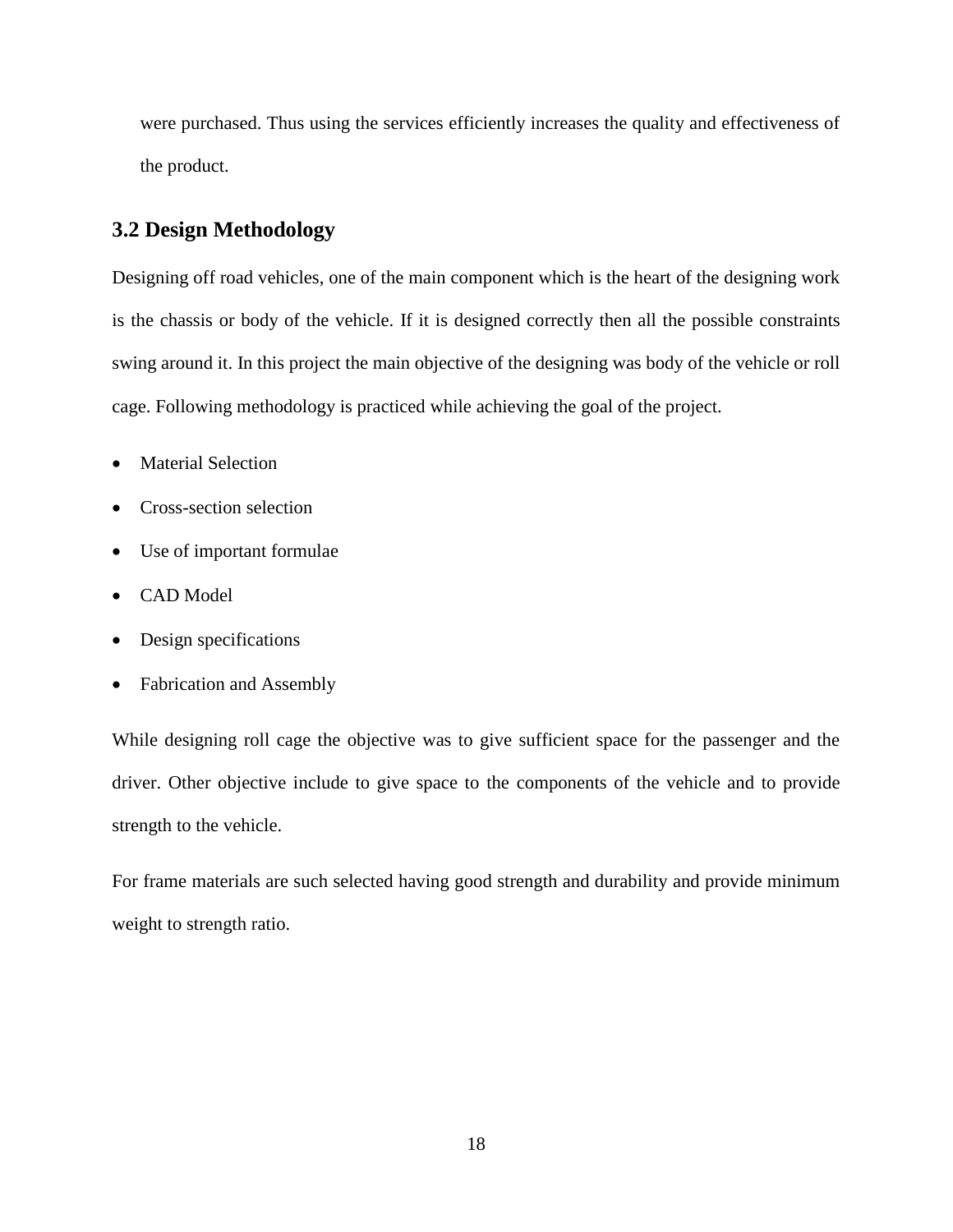## <span id="page-18-2"></span>**3.3 Material Selection**

It is one of the most difficult part of designing. To select material for the vehicle components it must be flexible. For roll cage material selection material must bear good strength, durability, less weight, cost effective and compactness.

In selecting material for roll cage material different strategies were used. The material must have high yield strength, good stiffness. The material must have low manufacturing cost and low material cost. On these grounds and previous research work it was decided to use the AISI 1018 for the frame or roll cage manufacturing. The tables shown below give the properties of the AISI 1018.

Table 1 Chemical Composition of the AISI 1018

<span id="page-18-0"></span>

| Carbon     | $0.14 - 0.2 %$ |
|------------|----------------|
|            |                |
| Iron       | 98.81-99.26 %  |
|            |                |
| Manganese  | $0.6 - 0.9 %$  |
|            |                |
| Phosphorus | $\leq 0.04\%$  |
|            |                |
| Sulphur    | ≤0.05 %        |
|            |                |

Table 2 Physical and Mechanical Properties

<span id="page-18-1"></span>

| Density                 | $7.87$ g/cc |
|-------------------------|-------------|
|                         |             |
| Poisson Ratio           | 0.29        |
|                         |             |
| <b>Elastic Modulus</b>  | 205 GPa     |
|                         |             |
| <b>Bulk Modulus</b>     | 140 GPa     |
|                         |             |
| <b>Tensile Strength</b> | 440 MPa     |
|                         |             |
|                         |             |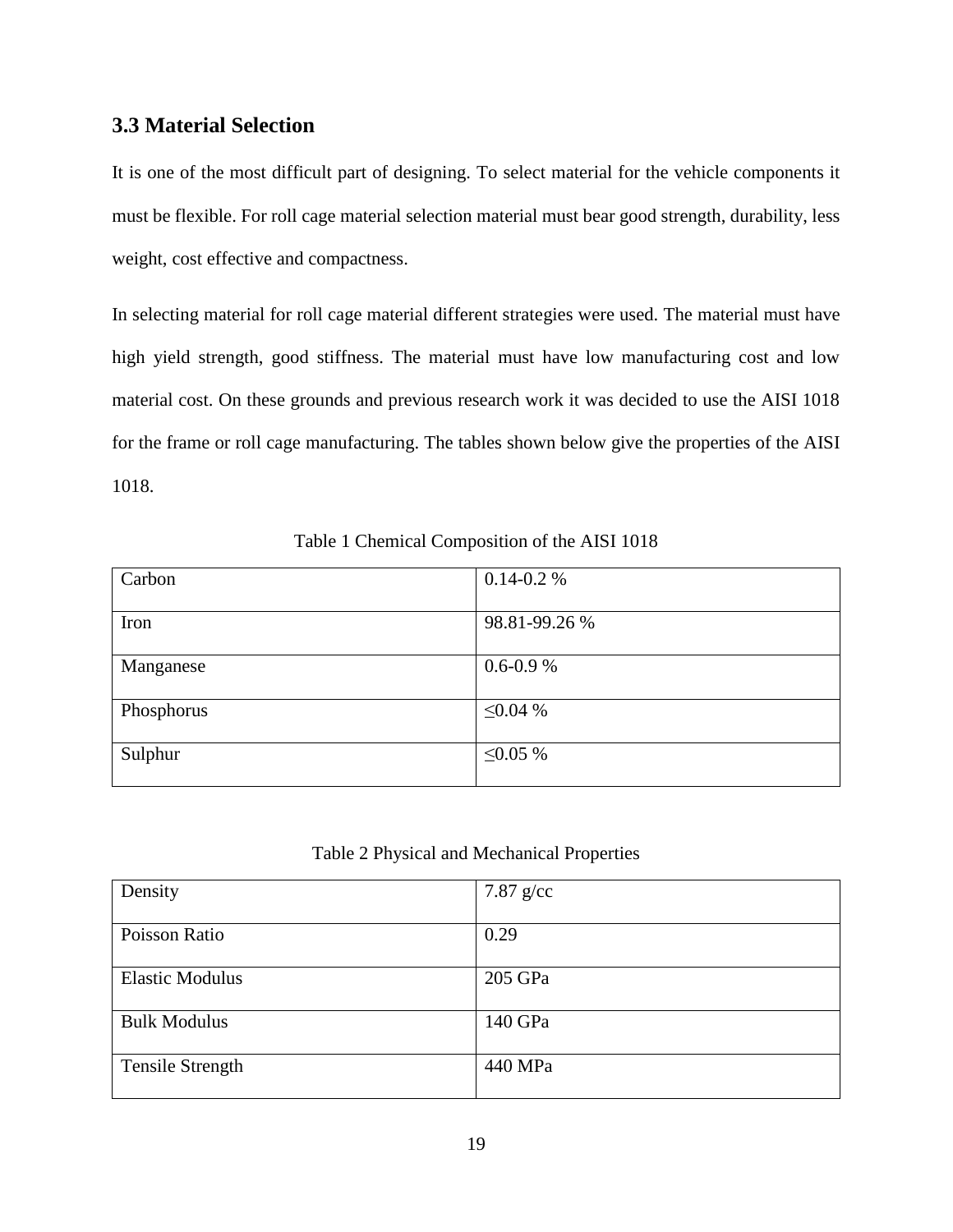| <b>Yield Strength</b>   | 370 MPa |
|-------------------------|---------|
|                         |         |
| Elongation              | 28.2 %  |
|                         |         |
| Reduction in Area       | 40 %    |
|                         |         |
|                         |         |
|                         |         |
| <b>Brinell Hardness</b> | 126     |
|                         |         |
|                         |         |
|                         |         |

# <span id="page-19-1"></span>**3.4 Cross-Section Selection**

It is said that in circulars members and elements of a structure bending is higher when the same is compared to structural members with rectangular section. But it is experienced that to manufacture members with circular cross-section is easy. They can be adjusted and fit more easily. To have the low weight and low manufacturing cost roll cage was divided into two types. One were called primary while the other one is called the secondary members. Both of these members differ in thickness.

For roll cage the members which are constructing the main body and initial structure of the frame are designated as primary members. The members which give support to the primary members and are used in the triangular sections are termed as secondary. In the following table the thickness and diameter of each is given below:

| Table 3 Chassis Design Specifications |  |  |
|---------------------------------------|--|--|
|---------------------------------------|--|--|

<span id="page-19-0"></span>

| Parameters     | Primary members | Secondary members |
|----------------|-----------------|-------------------|
| Outer diameter | 25.4 mm         | $25.4 \text{ mm}$ |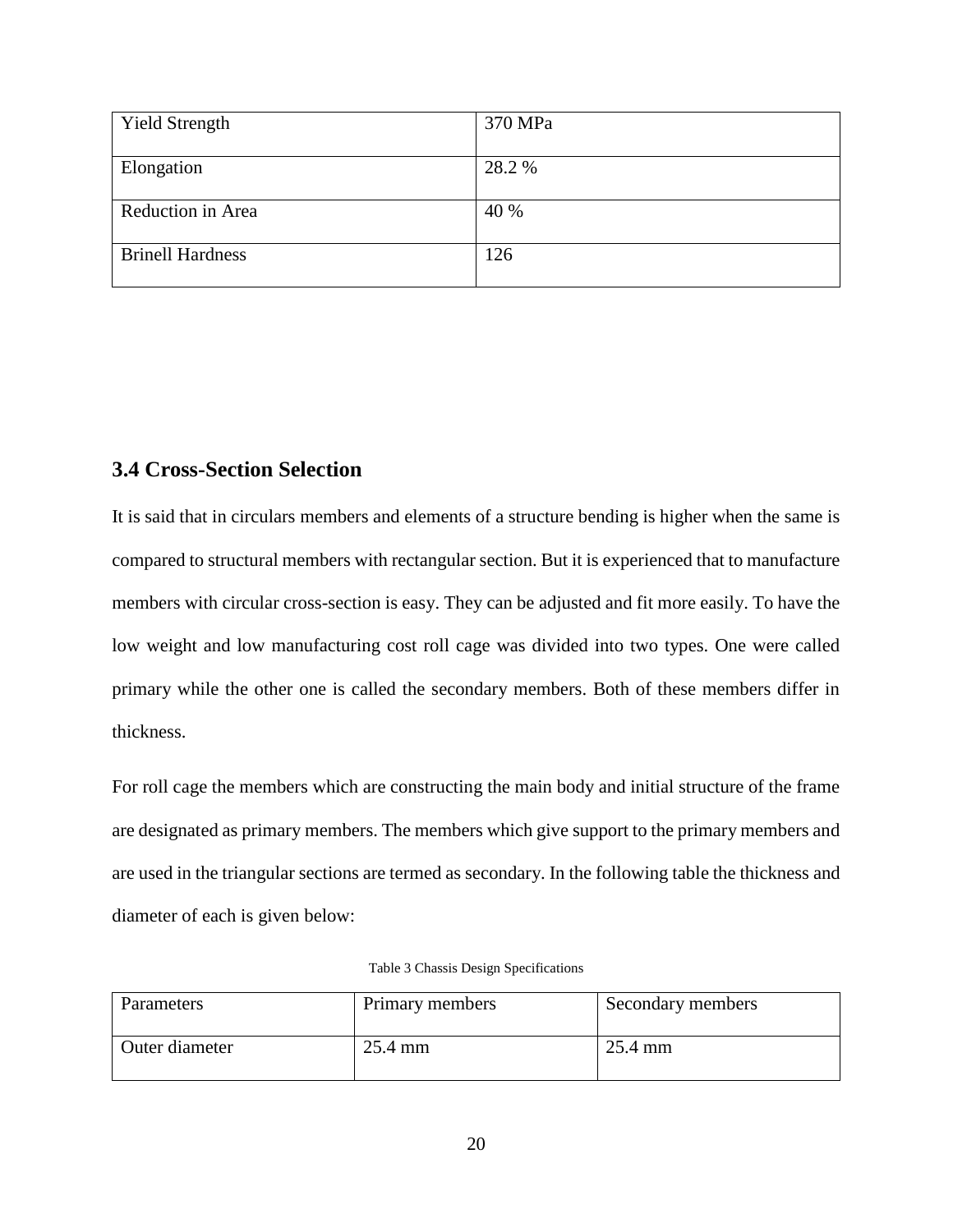| Thickness         | $3 \text{ mm}$ | $1.65$ mm |
|-------------------|----------------|-----------|
| Moment of Inertia | 12771 mm4      |           |

# <span id="page-20-0"></span>**3.5 Formulae Used**

(Moment of Inertia = I = 
$$
\frac{\pi}{64}
$$
 (0.D. -I.D.) (1)

Where

OD = Outer diameter

ID = Inner diameter

$$
k_b = E * I \tag{2}
$$

Where

 $E = 205$  GPa

$$
Bending \, Strength = \sigma_b = \frac{\sigma_{y} * I}{y} \tag{3}
$$

Where

 $\sigma_y = 370$  MPa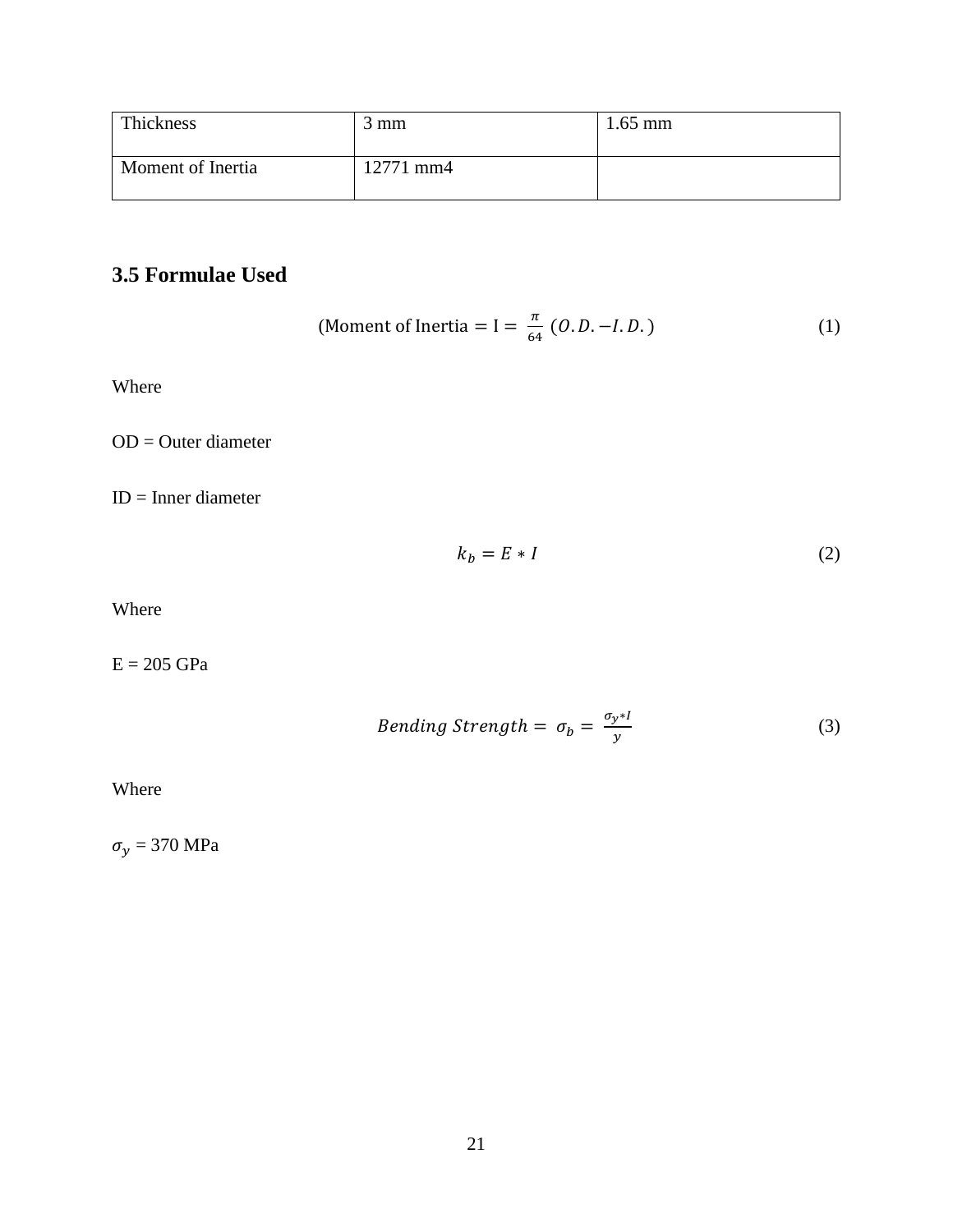# <span id="page-21-1"></span>**3.6 CAD Model**



Figure 3 CAD Model

# <span id="page-21-2"></span>**3.7 Design Specifications**

Some of the components design specifications are given in the tables given below:

<span id="page-21-0"></span>

| Type          | Space Frame      |
|---------------|------------------|
| Material      | <b>AISI 1018</b> |
| Length        | 64 inches        |
| Width         | 10.5 inches      |
| Height        | 32 inches        |
| Cross-section | $OD = 25.4$ mm   |
|               | $T = 3$ mm       |

Table 4 Vehicle chassis or roll cage specifications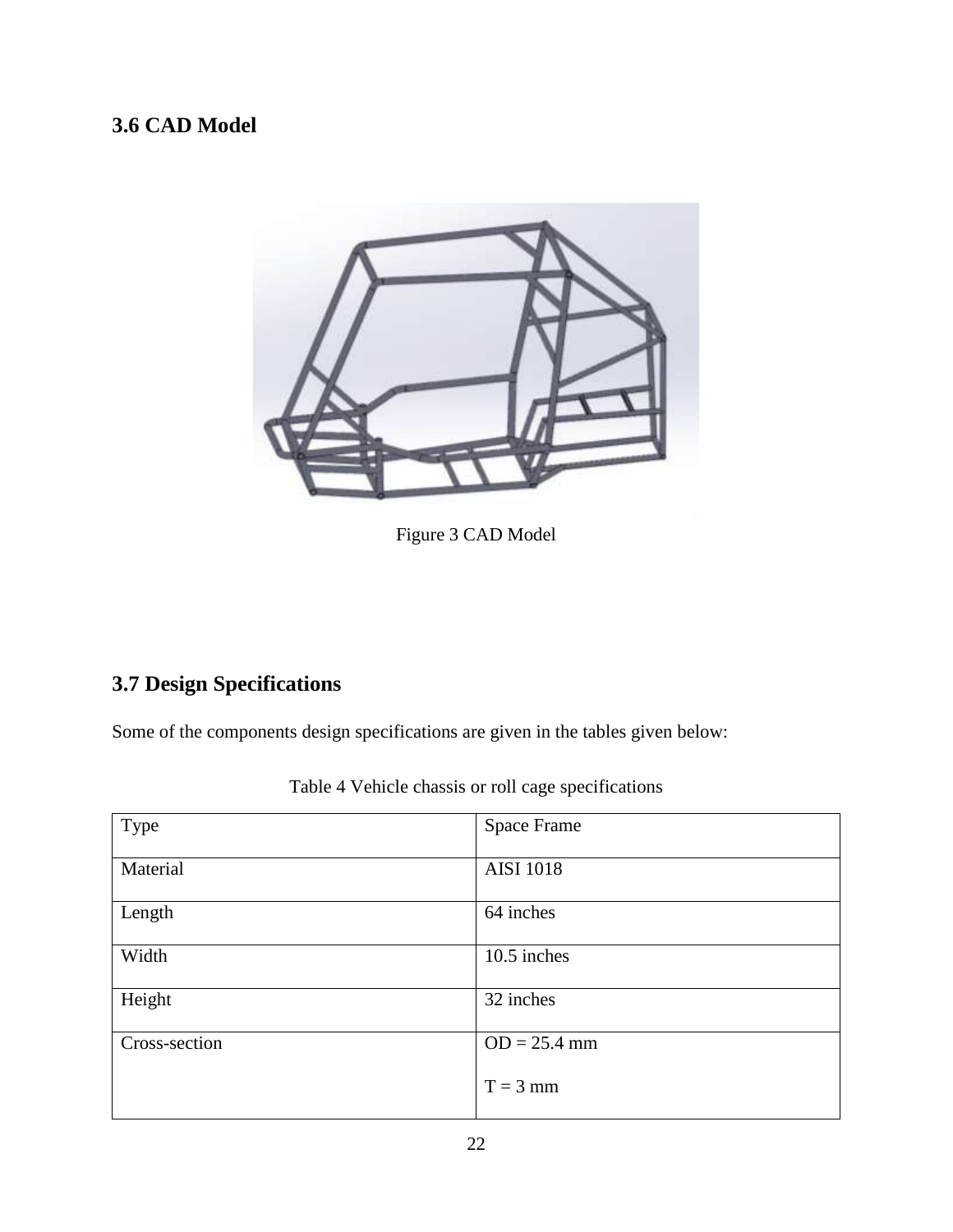#### Table 5 Wheel Geometry

<span id="page-22-0"></span>

| <b>Camber Angle</b> | $2^{\circ}$      |
|---------------------|------------------|
|                     |                  |
| <b>Caste Angle</b>  | $4^{\circ}$      |
|                     |                  |
| Toe in              | $3 \text{ mm}$   |
|                     |                  |
| <b>Scrub Radius</b> | $110 \text{ mm}$ |
|                     |                  |

#### Table 6 Steering Box Specifications

<span id="page-22-1"></span>

| Steering mechanism          | Centralized steering system |
|-----------------------------|-----------------------------|
|                             |                             |
|                             |                             |
| Outside wheel turning angle | $0.3$ turns                 |
|                             |                             |
|                             |                             |
| Inside wheel turning ratio  | 30.9                        |
|                             |                             |
|                             |                             |
| Turning radius              | 2.3                         |
|                             |                             |
|                             |                             |
| Ackerman Angle              | 10.21                       |
|                             |                             |
|                             |                             |

## <span id="page-22-2"></span>**3.8 Fabrication and Assemblage**

After the designing process the next phase is manufacture goods according to given specifications. First of all body of the vehicle was fabricated according to the designed specifications and then assembled. Tubes of the AISI 1018 were taken and cut in appropriate length according to the design of the body. Then these tubes were joined by the welding. Metal arc welding was the process through which the tubes were joined to each other.

When the roll cage had been manufactured then parts like engine, steering system, clutch, tires, seating, and other components were purchased according to capacity of the vehicle and joined in the local workshop. Our finished assembled model is shown in the given picture below: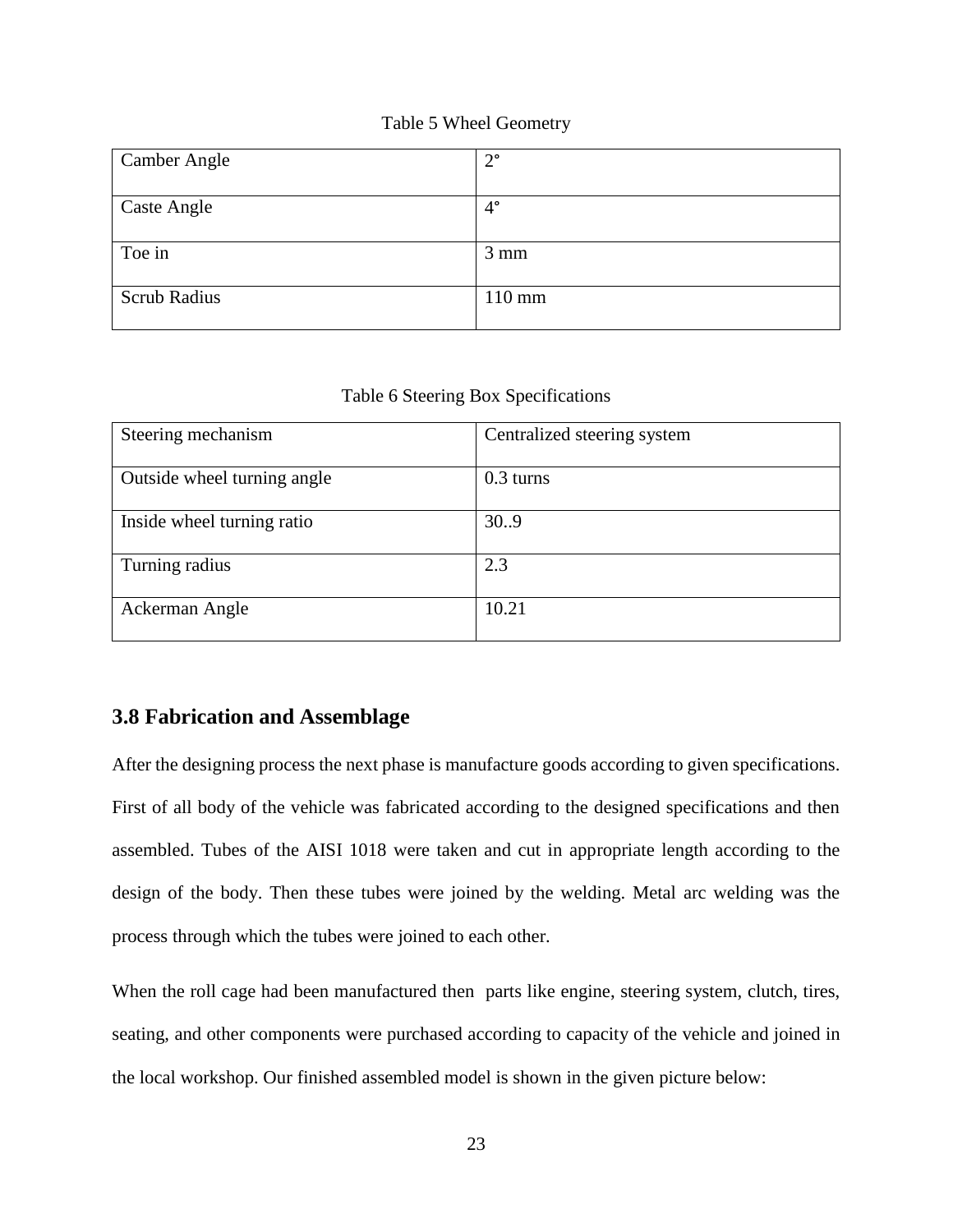

Figure 4 Assembled off road vehicle

As the fabrication phase is completed so no testing is accomplished further in our project. So after this chapter we will directly move to the chapter project management.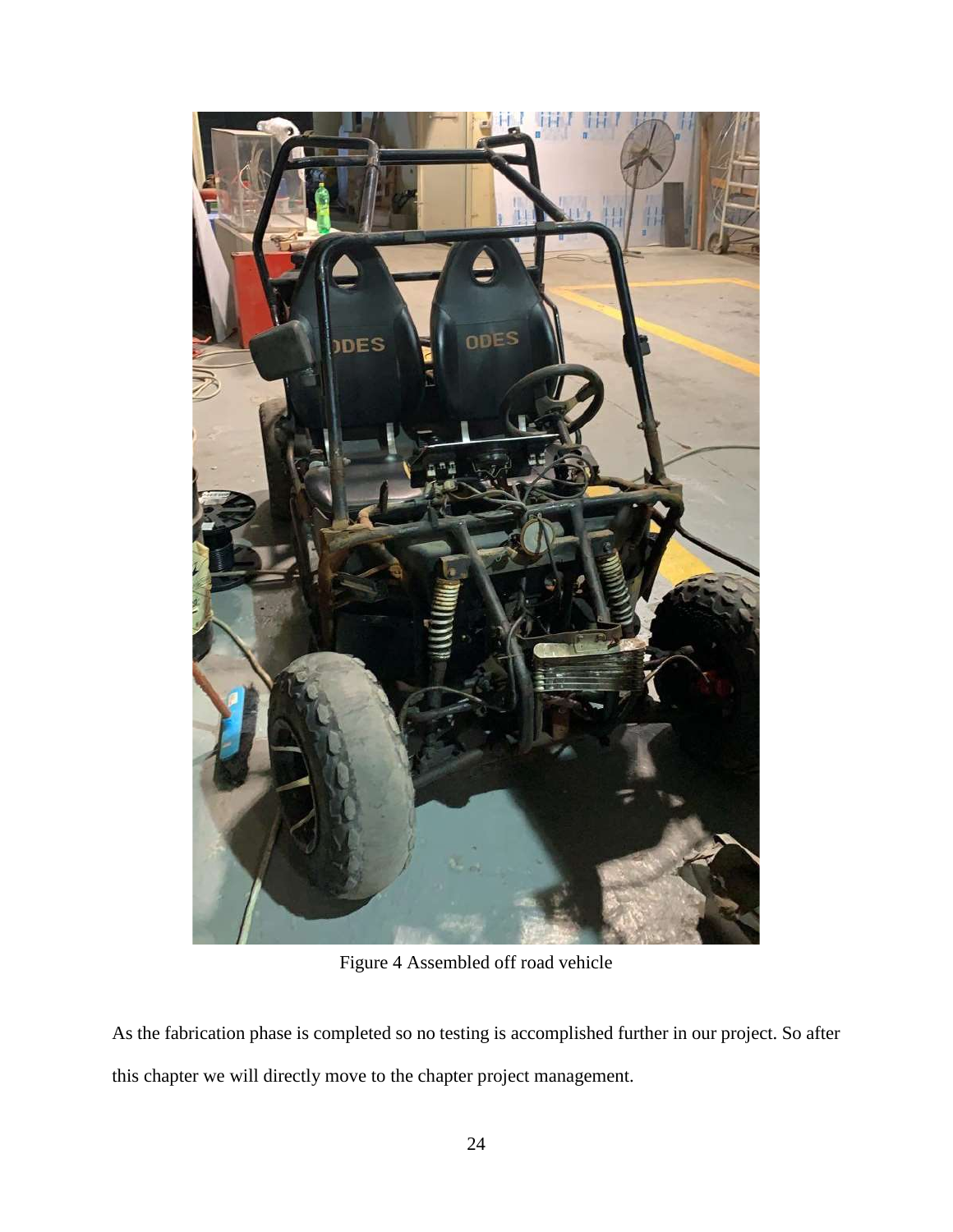## **CHAPTER 4: PROJECT MANAGEMENT**

## <span id="page-24-1"></span><span id="page-24-0"></span>**4.1 Project Plan**

This chapter deals with the how the project was executed from raw to finished form. It also includes the planning for the project and managing the project from project proposal to the final submission and presentation. So the schedule which was followed to achieve the goal of the project. All the schedules are logically in the order of first occurrence and followed throughout the time of the project.

As we know that it's a senior design project and it was planned for a semester and it approximately took 13 weeks. So in the figure below the schedule of the project is given.

| <b>Project Plan</b> |                                                                           |
|---------------------|---------------------------------------------------------------------------|
| Week 1,2,3          | Forming the group, Finding an Advisor<br>and Decide which project to make |
| Week 4              | Research began                                                            |
| Week 5              | Drawing draft                                                             |
| Week 6,7,8          | <b>Designing</b>                                                          |
| Week 9, 10, 11      | Manufacturing                                                             |
| Week 12             | <b>Testing and Final adjustments</b>                                      |
| Week 13             | Presentation                                                              |

Figure 5 Project Schedule

### <span id="page-24-2"></span>**4.2 Contributions of the team members**

It was senior design project so there were five members who were working on this project. The names of the each member and their contributions to the project are given in the following tables given below: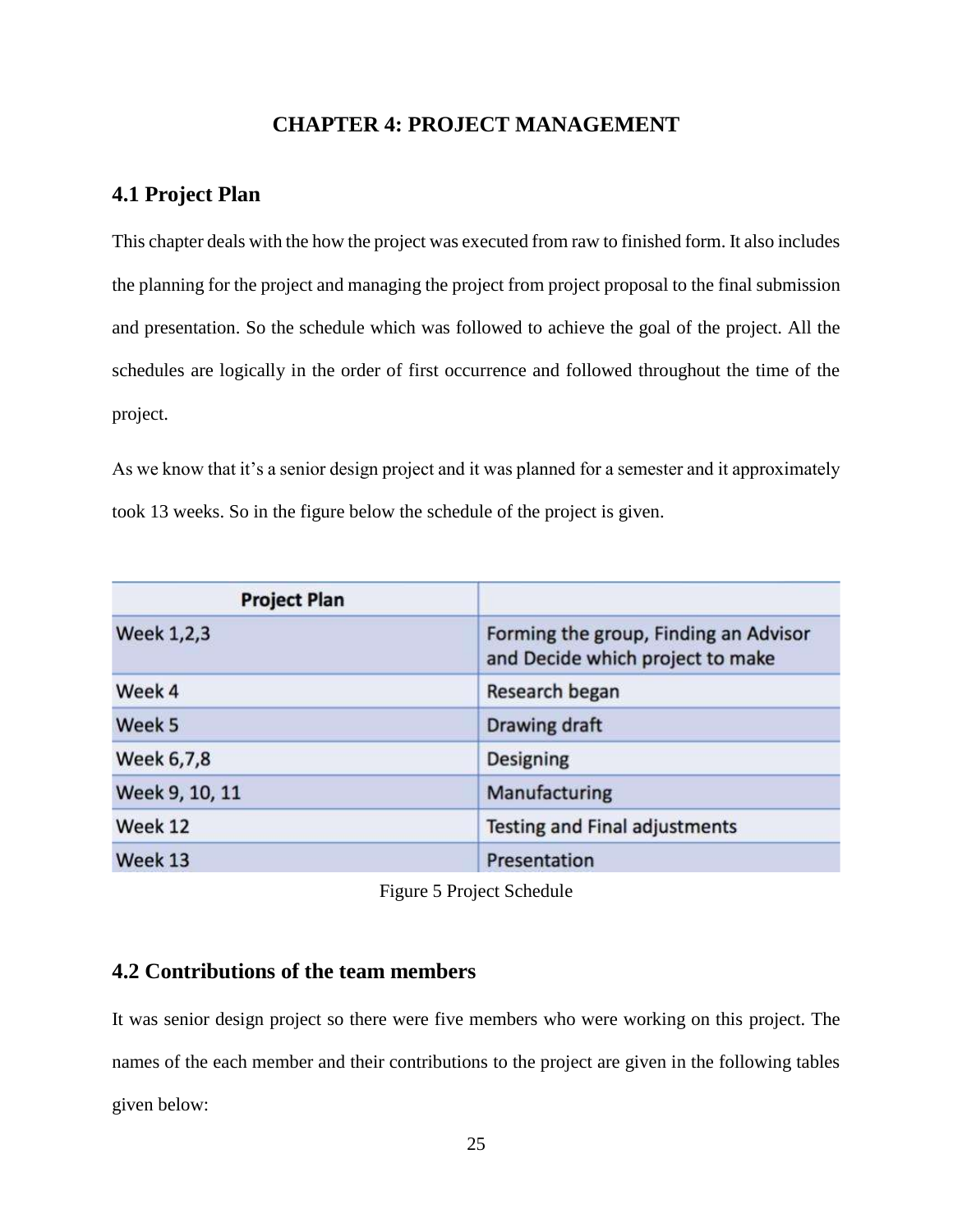<span id="page-25-0"></span>

| <b>ID</b> Number | <b>Member Name</b>      |  |
|------------------|-------------------------|--|
| 201502781        | <b>Mohammed Alzuabi</b> |  |
| 201300459        | <b>Khalid Alfares</b>   |  |
| 201303829        | Abdulaziz Alqahtani     |  |
| 201002464        | <b>Rashed Alhadba</b>   |  |
| 201404545        | <b>Hassan Almisehal</b> |  |

Table 7 Name of the Team members

Project was managed in such a way that it was divided into two parts. Part one was associated with the research, designing, methodology description and estimating the project cost. The tasks which were assigned to everyone are listed in table 7.

<span id="page-25-1"></span>

| #               | <b>Task description</b>       | <b>Team member</b><br>assigned | <b>Progress</b><br>0%-100% |
|-----------------|-------------------------------|--------------------------------|----------------------------|
|                 | <b>Designing</b>              | Khalid Alfares,                | 100%                       |
|                 |                               | Rashed Alhadba                 |                            |
|                 |                               | Hassan                         | 100%                       |
| <b>Research</b> | <b>Almisehal</b> , Khalid     |                                |                            |
|                 |                               | <b>Alfares</b>                 |                            |
|                 | <b>Manufacturing</b>          | Mohammed                       | 100 %                      |
|                 |                               | Alzuabi                        |                            |
|                 |                               | Abdulaziz                      | 100 %                      |
|                 | <b>Estimated Project cost</b> | Alqahtani                      |                            |

Table 8 Task assigned in initial phase of the project

In the final part of the project, the tasks includes like manufacturing, assembling, to purchase materials and parts and hold record of the material cost, prepare report of the whole project and then final presentation to supervisor. These tasks are enlisted below: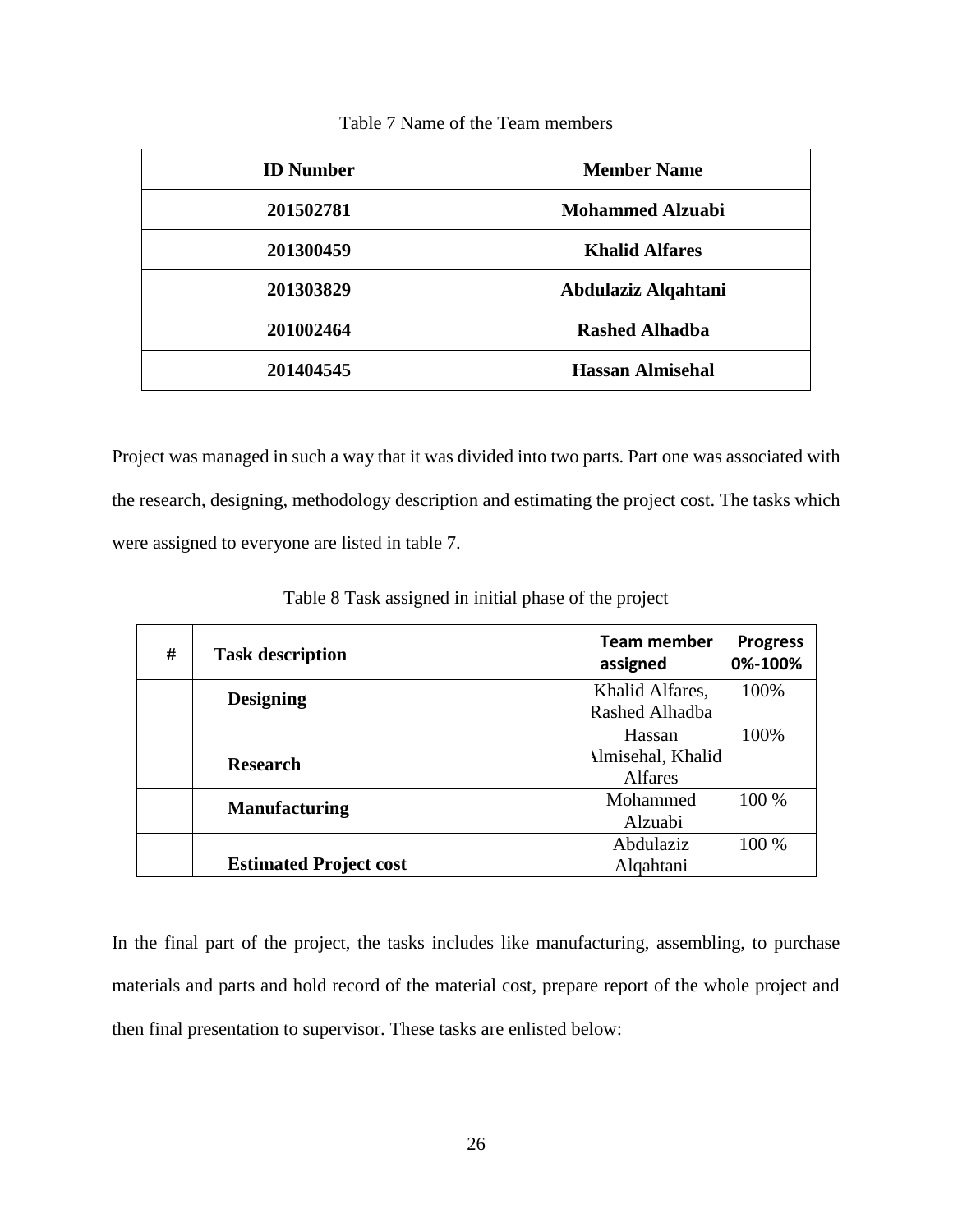<span id="page-26-0"></span>

| <b>Task description</b>          | Team member/s<br>assigned                                          |
|----------------------------------|--------------------------------------------------------------------|
| <b>Manufacturing and testing</b> | Mohammed Alzuabi,<br>Khalid alfares                                |
| <b>Material and total cost</b>   | Abdulaziz Alqahtani,<br>Rashed Alhadba                             |
| <b>Report</b>                    | Hassan Almisehal,<br>Rashed Alhadba                                |
| <b>Final Presentation</b>        | Mohammed Alzuabi,<br>Abdulaziz Alqahtani,<br><b>Khalid Alfares</b> |

Table 9 Tasks and final execution of the project

## <span id="page-26-2"></span>**4.3 Project Budgeting**

This part is related to the total cost of the project which came out on the final completion of the project. Total project cost came out by summing up all the material cost, manufacturing cost, assembling cost, and all other costs like services of the technicians and tools which are used. On the final estimation we came out that our total cost sum up to 5000 SR. The Bill of the material is given in the table below which shows the cost of related item.

Table 10 Project Budgeting (Bill of Materials)

<span id="page-26-1"></span>

| Design and Engineering          | Cost(SR) |
|---------------------------------|----------|
|                                 |          |
| Roll Cage (Body of the vehicle) | 1200     |
|                                 |          |
| <b>Steering Components</b>      | 400      |
|                                 |          |
| <b>Brake Components</b>         | 350      |
|                                 |          |
| <b>Electrical Parts</b>         | 650      |
|                                 |          |
| Tires                           | 200      |
|                                 |          |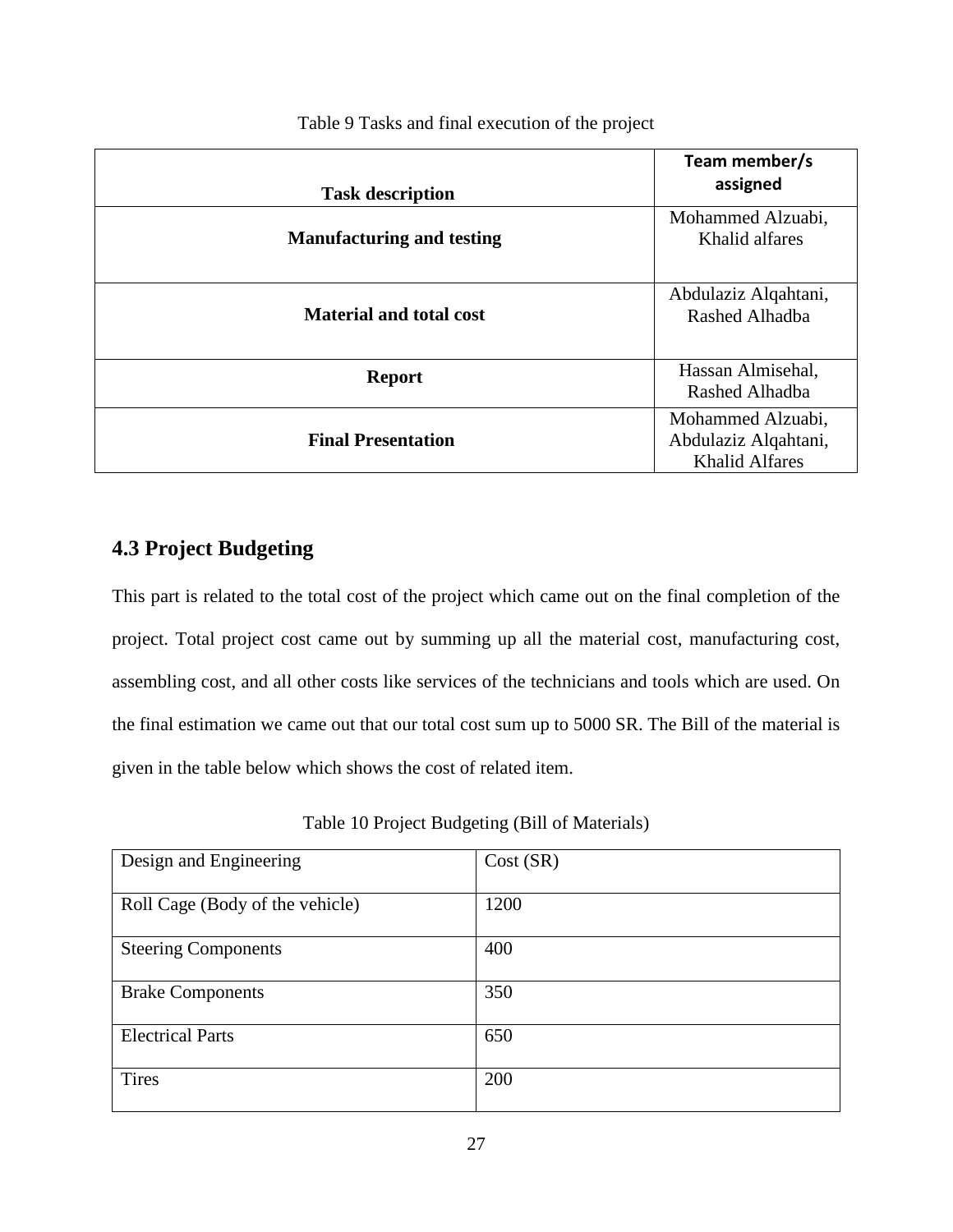| Gears and Accessories  | 600         |
|------------------------|-------------|
| Labor Cost             | 400         |
| <b>Assembling Cost</b> | 500         |
| Miscellaneous Cost     | 700         |
| <b>Total Cost</b>      | $= 5000$ SR |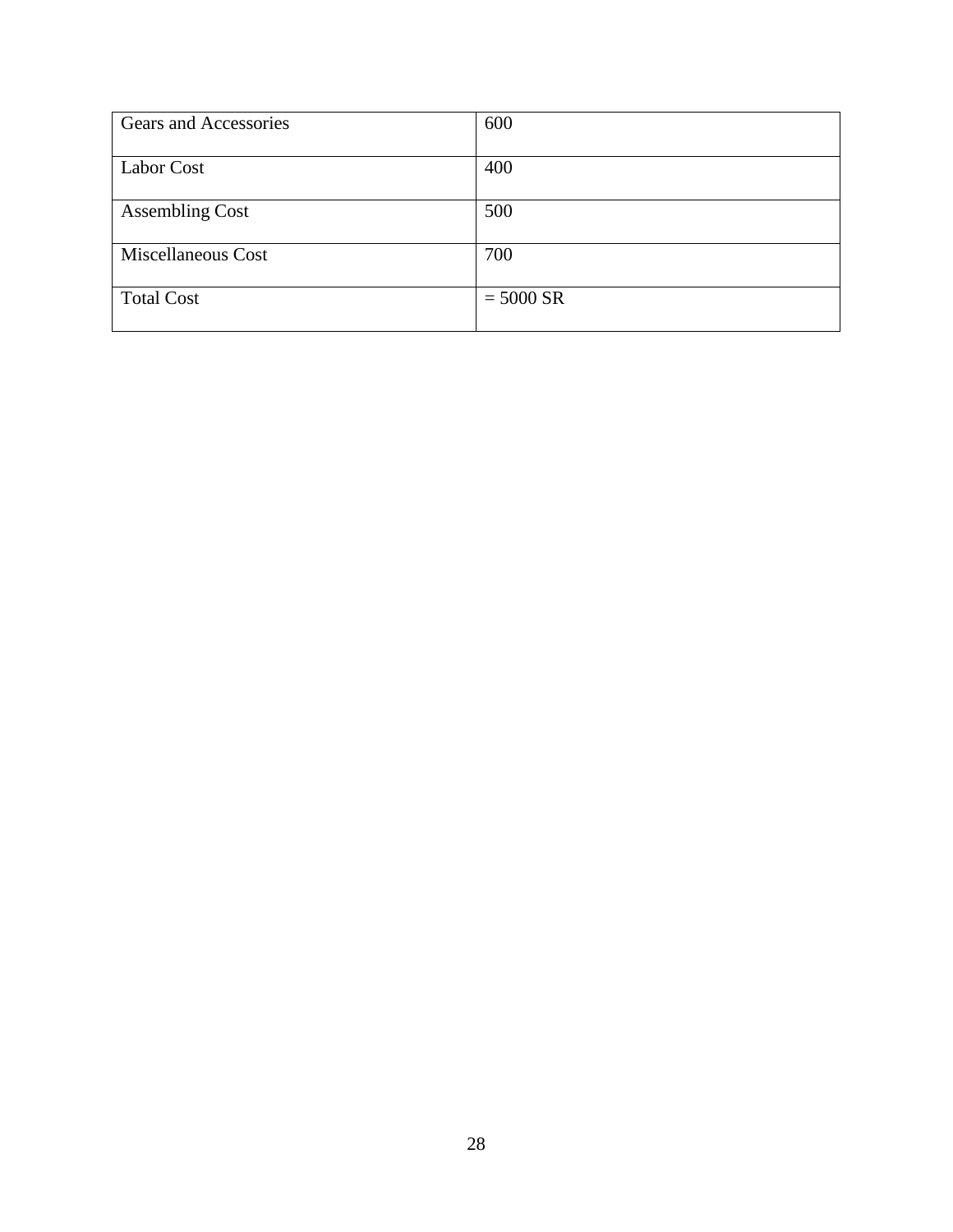### **CHAPTER 5: PROJECT ANALYSIS**

#### <span id="page-28-1"></span><span id="page-28-0"></span>**5.1 Life Long Learning**

- It was good experience while working on this project. We learnt through many unseen things and we learned them and implemented in our project. Many new research terminologies we learnt during our time we were working on this project. Some of the experiences we came across are given in the coming lines.
- Design phase of the project was very challenging. We got a lot of ideas and many vague and impractical designs to which we draw other CAD software. In the beginning we searched for the feasible and practical designs what should we follow. There were a lots of designs which were available but we choose the most reliable design which can be completed in span of 4 to 5 months. We worked on the most of the parts and applied reverse engineering method to make them feasible for our project.
- The lesson we learned during the purchasing and manufacturing was the availability of the materials and parts about which we designed each part and assembly. It was about one must have a backup plan or you must have a plan B for everything you are designing. If one material is missing or not available in the market then you must go for another material having same properties or capacity.
- During the time we spent on the project we came across a number of software about we seek guidance from our seniors and professors. We learned these software from all the available sources and applied their possible application in our project. These includes AutoCAD, Pro-E and MS Project.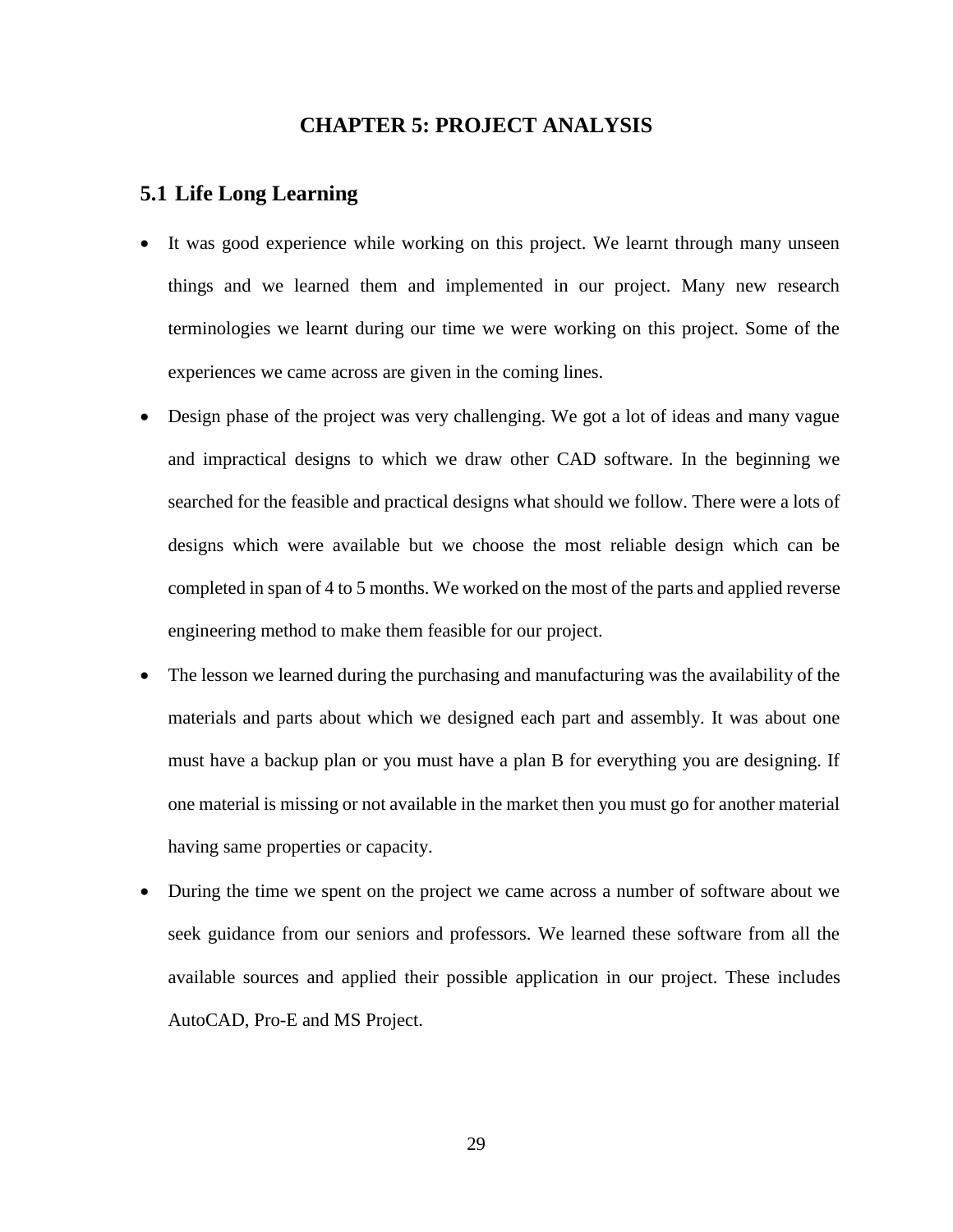#### <span id="page-29-0"></span>**5.2 Impact of our project**

As it has been stated in the literature review that the use of the off road vehicles has been increased and a lot of variants and editions of vehicles has been developed. The conclusion can be drawn that these have ever growing market. But we are doing an analysis what impact it is having on the economic, environmental and social grounds. These are stated below:

- **Economic:** It is stated that market of off road vehicles is ever growing industry. The use of OVRs has increased exponentially. In the west and in India the use of OVRs has spread so rapidly. There was an old estimate found by Silberman (2003) that in Arizona state that off road vehicles of worth \$3 billion were sold out. It is also stated that in deserts and muddy areas the use of off road vehicles is increasing. Thus manufacturing off road vehicles can generate opportunities for the local industries and can boost the national economy.
- **Social:** As we know that off road vehicles were used mostly in the areas which do not access to the main roads. In the hilly areas the off road vehicles are used to mostly due to their stability. These vehicles can easily access to the deserts, mud areas and can also be drove through water. Thus connecting farthest areas to communicate with the other parts of the country.
- **Environmental:** Anything which is invented in this world have some advantages and disadvantages to the environment. So there are some advantages and disadvantages of off road vehicles. Off road vehicles can be used for racing, fun rides and exploring forests, deserts and hill areas. Thus it provides entertainment to the people. But on the other hand it also has adverse effects on the environment by disturbing the ecosystems of the animals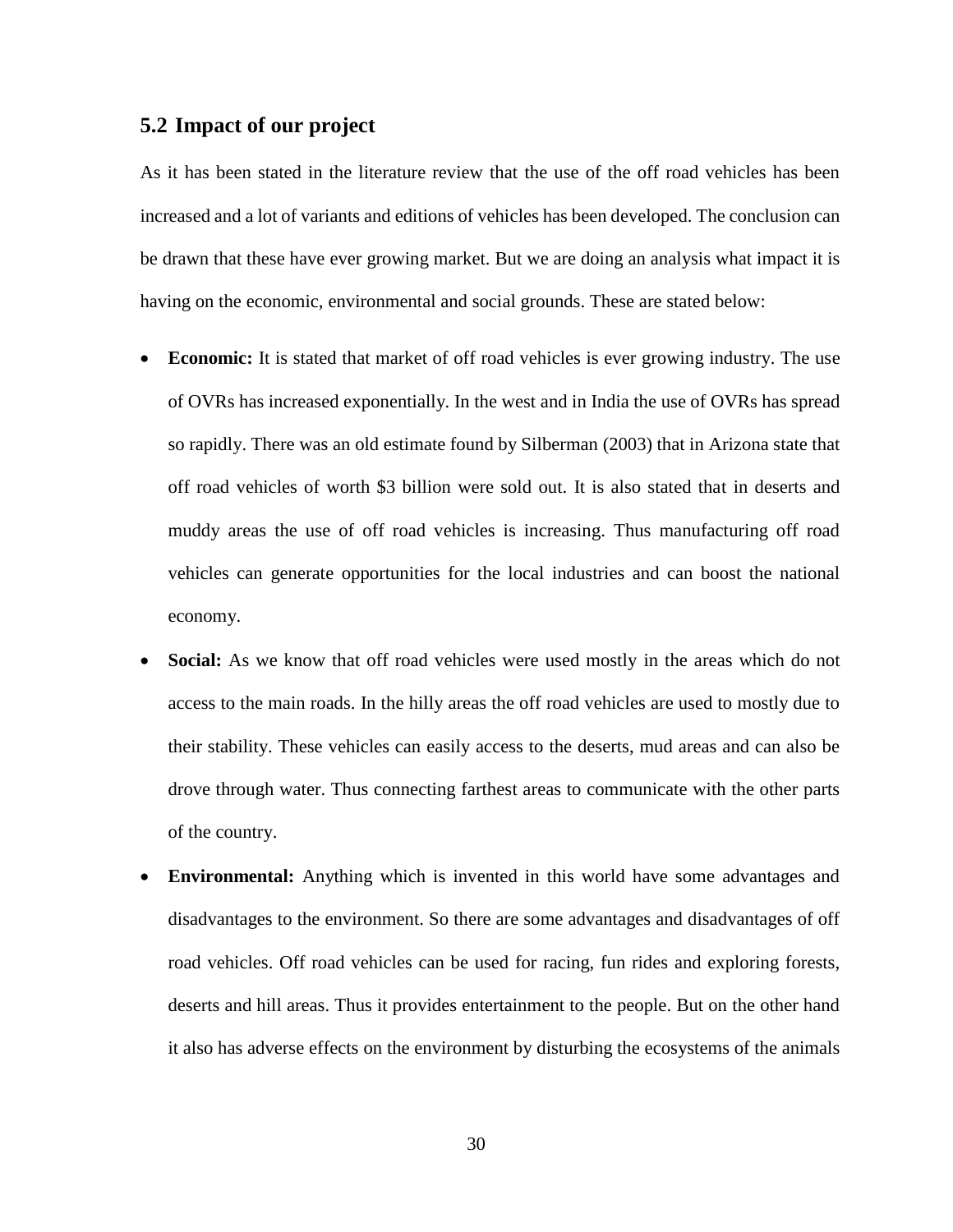and habitat of the birds and some of the other species. It also causes pollution to the environment which is very bad for the health of the species and for the humans too.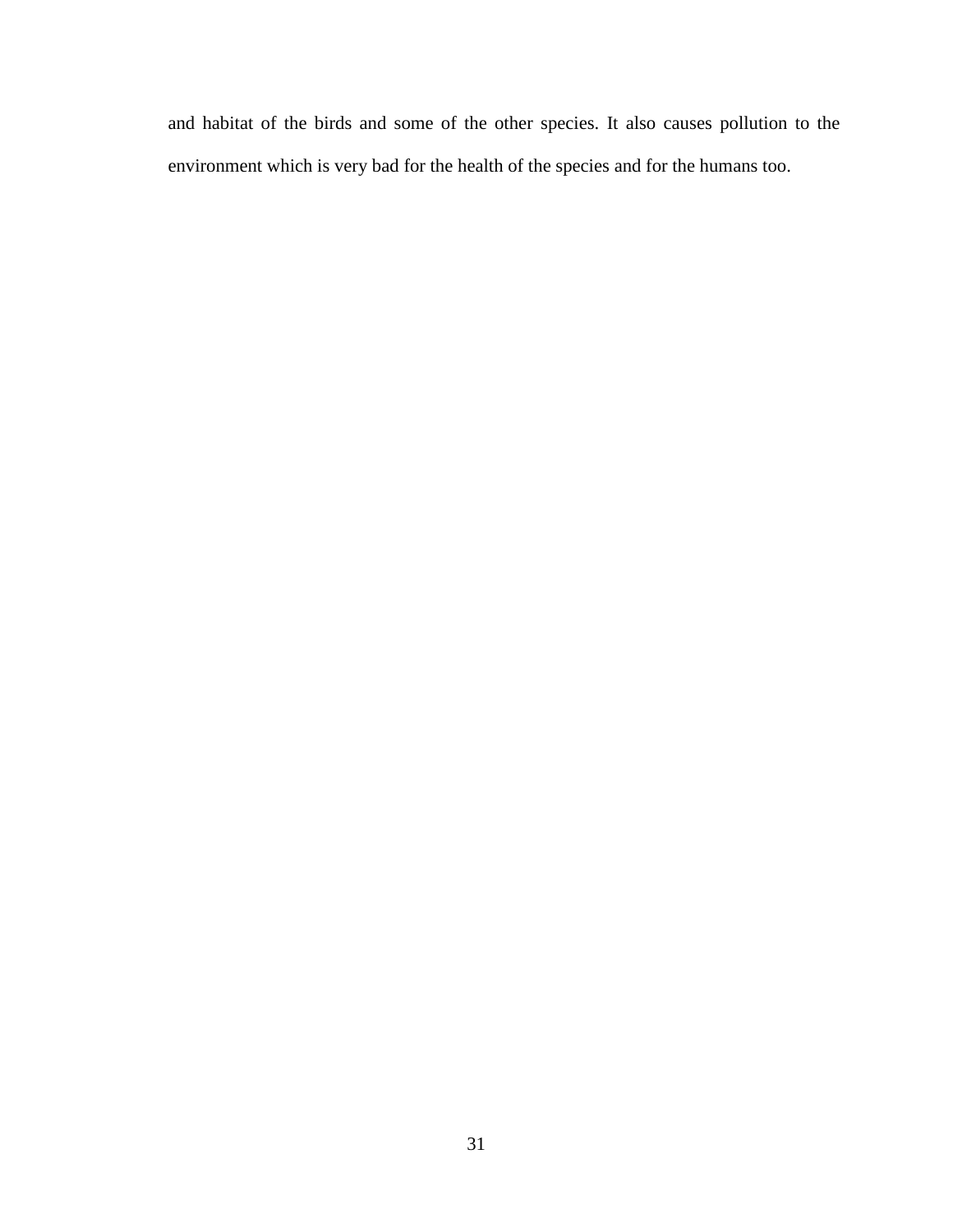#### **CHAPTER 6: CONCLUSION AND RECOMMENDATIONS**

#### <span id="page-31-1"></span><span id="page-31-0"></span>**6.1 Conclusion**

This project was intended to design and fabricate an off road vehicle. The must have stability with low manufacturing cost and low size and weight. These objectives are accomplished now. This goal involved a lot of research work and literature work was carried to reach the final product. The product was designed and all the parts were selected by doing critical study and hard work. The final work includes the manufacturing of the parts and assembling them to achieve the final product.

It is uniquely and efficiently fabricated with low manufacturing cost. The aim was achieved by spending less amount of time and cost. It has been clearly stated that project has been developed for two people but have a nominal size.

It was great experience to work for a project like that. We have learned how to carry on designing crucial parts. Cost effectiveness is the crucial part of the design. You have to keep in mind the cost of each part while its designing. We have learned how to do more work in less time. New software, manufacturing and assemblage technologies were learnt by us in achieving this goal.

#### <span id="page-31-2"></span>**6.2 Recommendations**

There are a lots of design ideas which can be done to off road vehicle design. Some of them are explained below:

- Body panels can be designed and attached to the body of the vehicles.
- Steering stability can be achieved by using customized differentials like those used in the ordinary vehicles.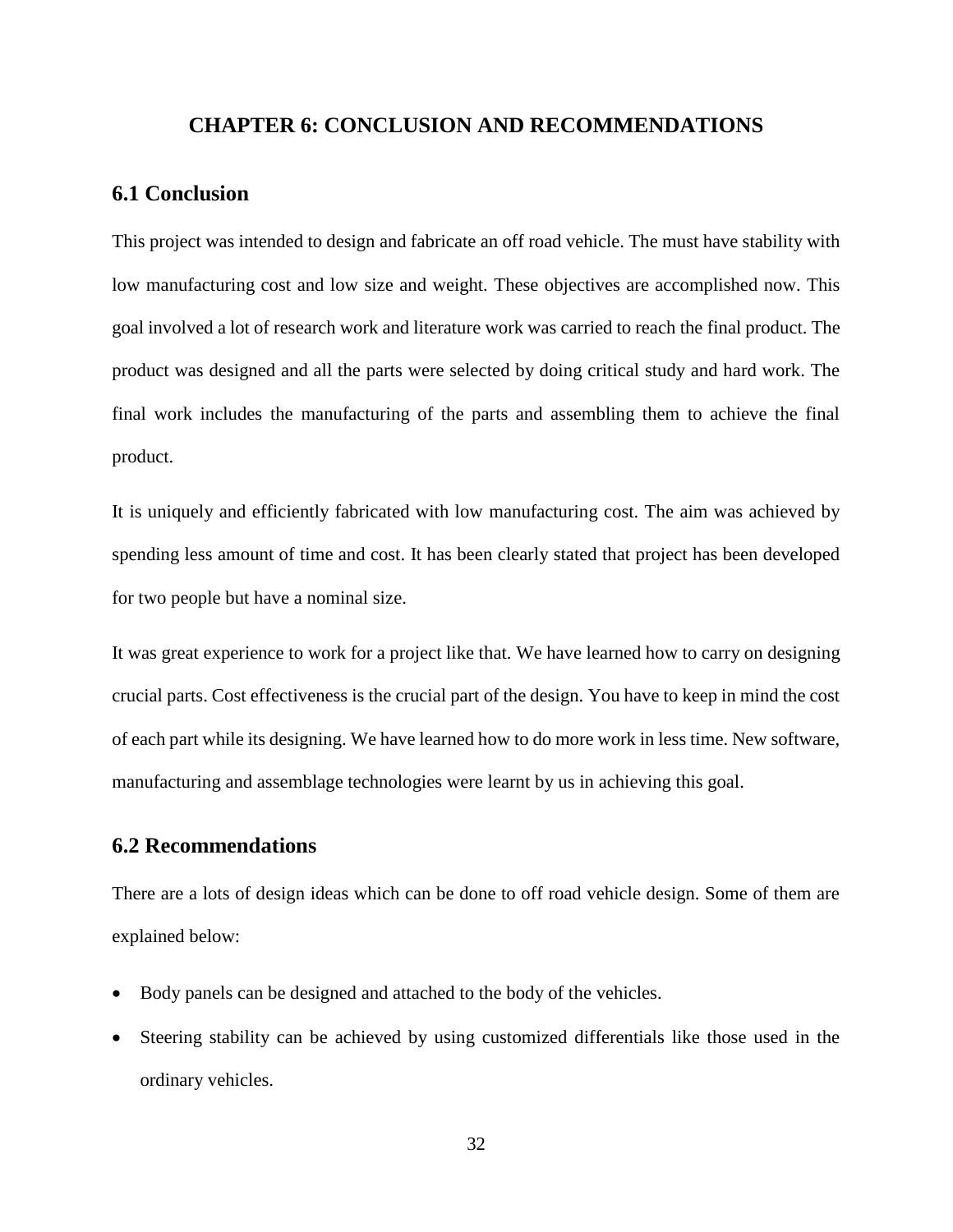- As it is said that these vehicles are damaging natural ecosystems, so one can work on the exhaust system and efficient fuel to lower this type of damage.
- One can work on more advanced materials which have more durability and have low weight.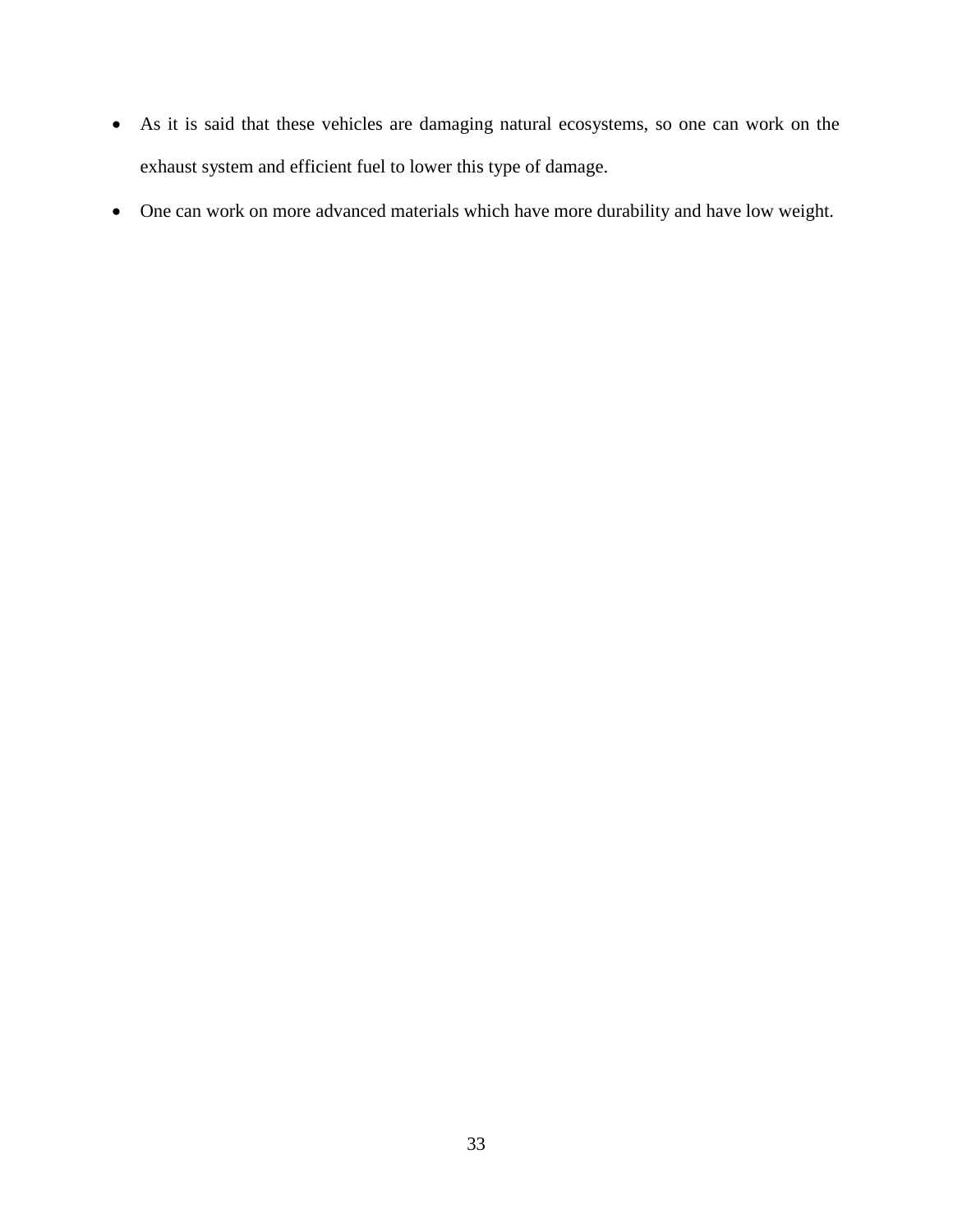## <span id="page-33-0"></span>**References**

- Polaris. (2012). Polaris. Retrieved June 2012, from Polaris, ATV, Rangers, RZR, Snowmobiles:<http://www.polaris.com/default.aspx>
- Kristine Sowl & Rick Poetter (April 16, 2004). "Impact Analysis of Off-Road Vehicle Use for Subsistence Purposes on Refuge: US Fish and wildlife services Alaska. Archived from the original (PDF) on 2007-06-28.
- George, B., & Basava, V. B. (2013). Identification and Optimization of Diagonal Shift Failure in 95 BAJA SAE 2014- 2015 Manual Transmission Using Simulation Software. Journal of Failure Analysis and Prevention, 13(4). Retrieved September 14, 2014
- Denish S. Mevawala, Mahesh P. Sharma, Devendra A. Patel, Darshan A. Kapadia, "Stress Analysis of Roll Cage for an All Terrain Vehicle", International Conference on Advances in Engineering & Technology  $-2014$  (ICAET2014), pp. 49-53.
- Thanneru Raghu Krishna Prasad, Goutham Solasa, Nariganani SD Satyadeep, G.Suresh Babu – International Journal of Engineering and Advanced Technology (IJEAT) ISSN: 2249 – 8958, Volume-2, Issue-5, June 2013 – "Static Analysis and Optimisation of Chassis and Suspension of an All-TerrainVehicle"
- Grzegorz Szczesniak, Paulina Nogowczyk, RafalBurdzik, "Some basic tips in vehicle chassis and frame design", Journal of measurement in engineering, Vol 2, Issue 4, December 2014, pp. 208-214.
- "Computational analysis for improved design of an SAE BAJA frame structure" by Nagurbabu Noorbhasha, Graduate College University of Nevada, Las Vegas December 2010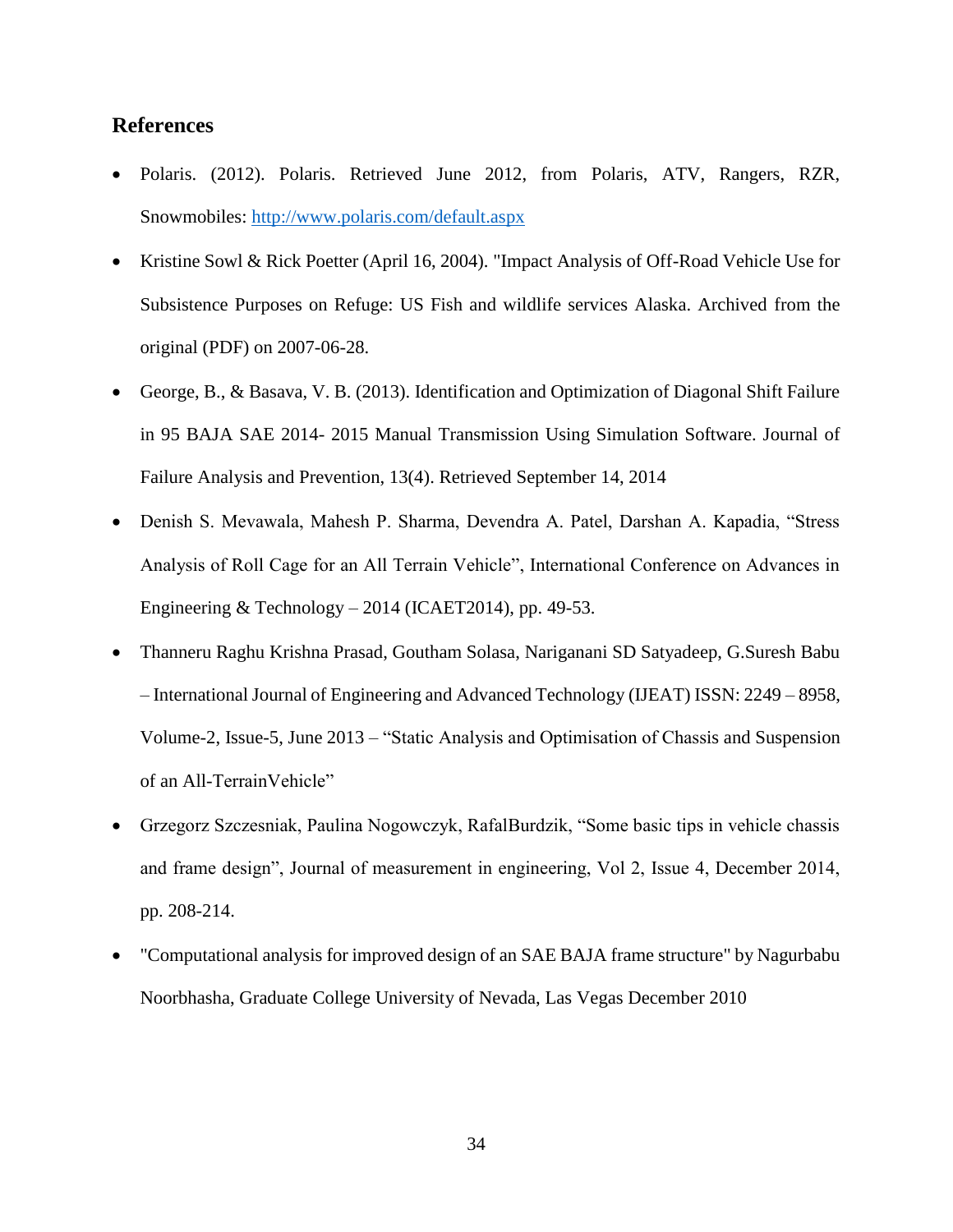- Shubham S. Kapadne, Ajay S. Anap, Nikhil K. Jagdale, Aditya B. Bhutada, Subhash N. Khetre "A Review on Design & Analysis of All Terrain Vehicle Chassis", International Research Journal of Engineering and Technology (IRJET), 2019
- Deep Shrivastava, "Designing of All Terrain Vehicle (ATV)", International Journal of Scientific and Research Publications, Volume 4, Issue 12, December 2014 1 ISSN 2250-3153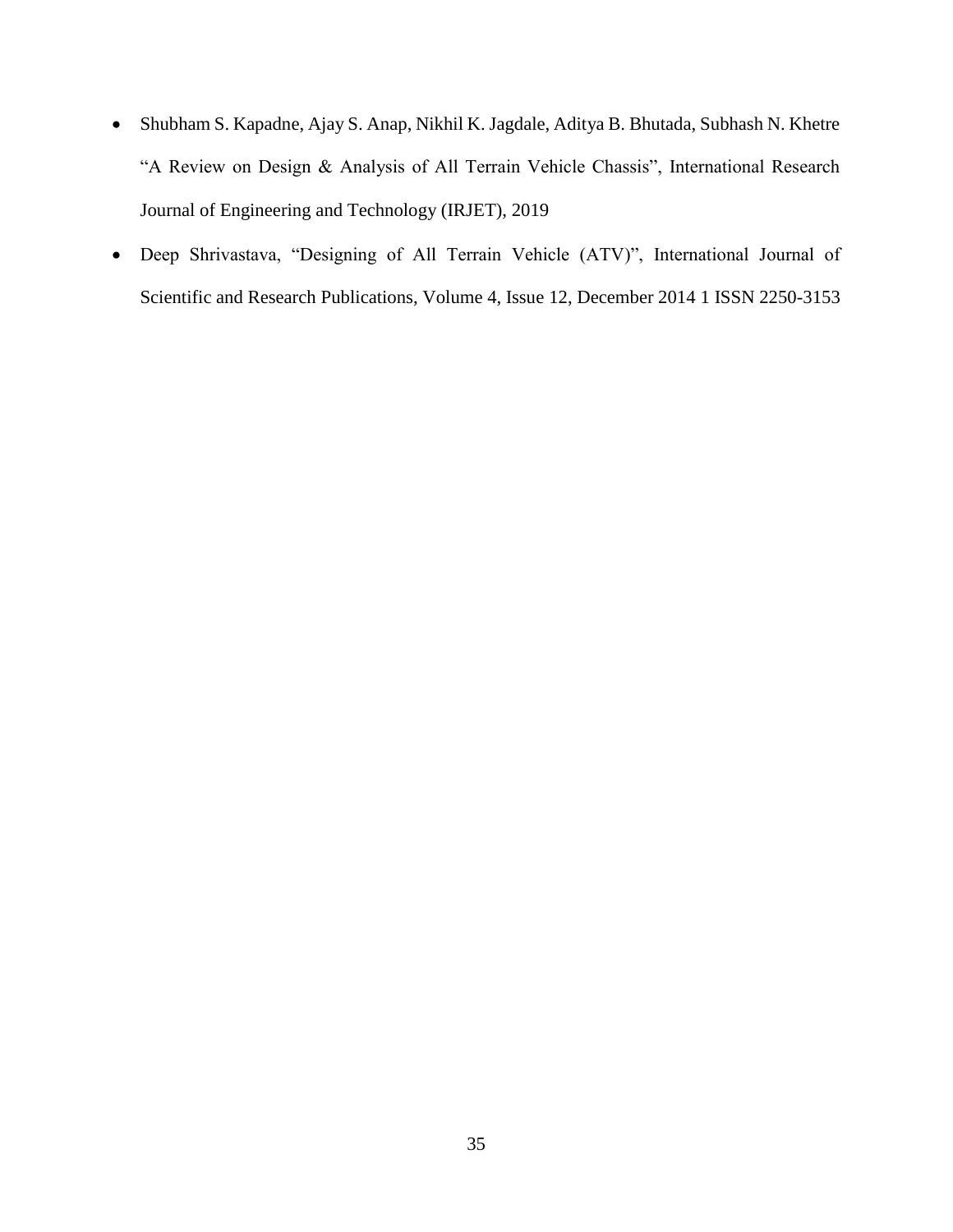# <span id="page-35-0"></span>**APPENDIX A: PROGRESS REPORTS**

| <b>SEMESTER:</b>   | <b>ACADEMIC</b><br>YEAR:                           |
|--------------------|----------------------------------------------------|
| <b>PROJECT</b>     | Design & manufacture a Lightweight vehicle for off |
| <b>TITLE</b>       | roading                                            |
| <b>SUPERVISORS</b> |                                                    |

**Month 1: September**

| <b>ID</b> Number | <b>Member Name</b>      |
|------------------|-------------------------|
| 201502781        | <b>Mohammed Alzuabi</b> |
| 201300459        | <b>Khalid Alfares</b>   |
| 201303829        | Abdulaziz Alqahtani     |
| 201002464        | <b>Rashed Alhadba</b>   |
| 201404545        | <b>Hassan Almisehal</b> |

## **List the tasks conducted this month and the team member assigned to conduct these tasks**

| #               | <b>Task description</b>       | <b>Team member</b><br>assigned | <b>Progress</b><br>0%-100% | <b>Delivery</b><br>proof |
|-----------------|-------------------------------|--------------------------------|----------------------------|--------------------------|
|                 | <b>Designing</b>              | Khalid Alfares,                | 100%                       |                          |
|                 |                               | Rashed Alhadba                 |                            |                          |
|                 |                               | Hassan                         | 100%                       |                          |
| <b>Research</b> | Imisehal, Khalid              |                                |                            |                          |
|                 | <b>Alfares</b>                |                                |                            |                          |
|                 | <b>Manufacturing</b>          | Mohammed                       | 50%                        |                          |
|                 | Alzuabi                       |                                |                            |                          |
|                 |                               | Abdulaziz                      | 75%                        |                          |
|                 | <b>Estimated Project cost</b> | Alqahtani                      |                            |                          |

### **List the tasks planned for the month of March and the team member/s assigned to conduct these tasks**

| # |                                  | Team member/s        |
|---|----------------------------------|----------------------|
|   | <b>Task description</b>          | assigned             |
|   | <b>Manufacturing and testing</b> | Mohammed Alzuabi,    |
|   |                                  | Khalid alfares       |
|   | <b>Material and total cost</b>   | Abdulaziz Alqahtani, |
|   |                                  | Rashed Alhadba       |
|   | <b>Report</b>                    | Hassan Almisehal,    |
|   |                                  |                      |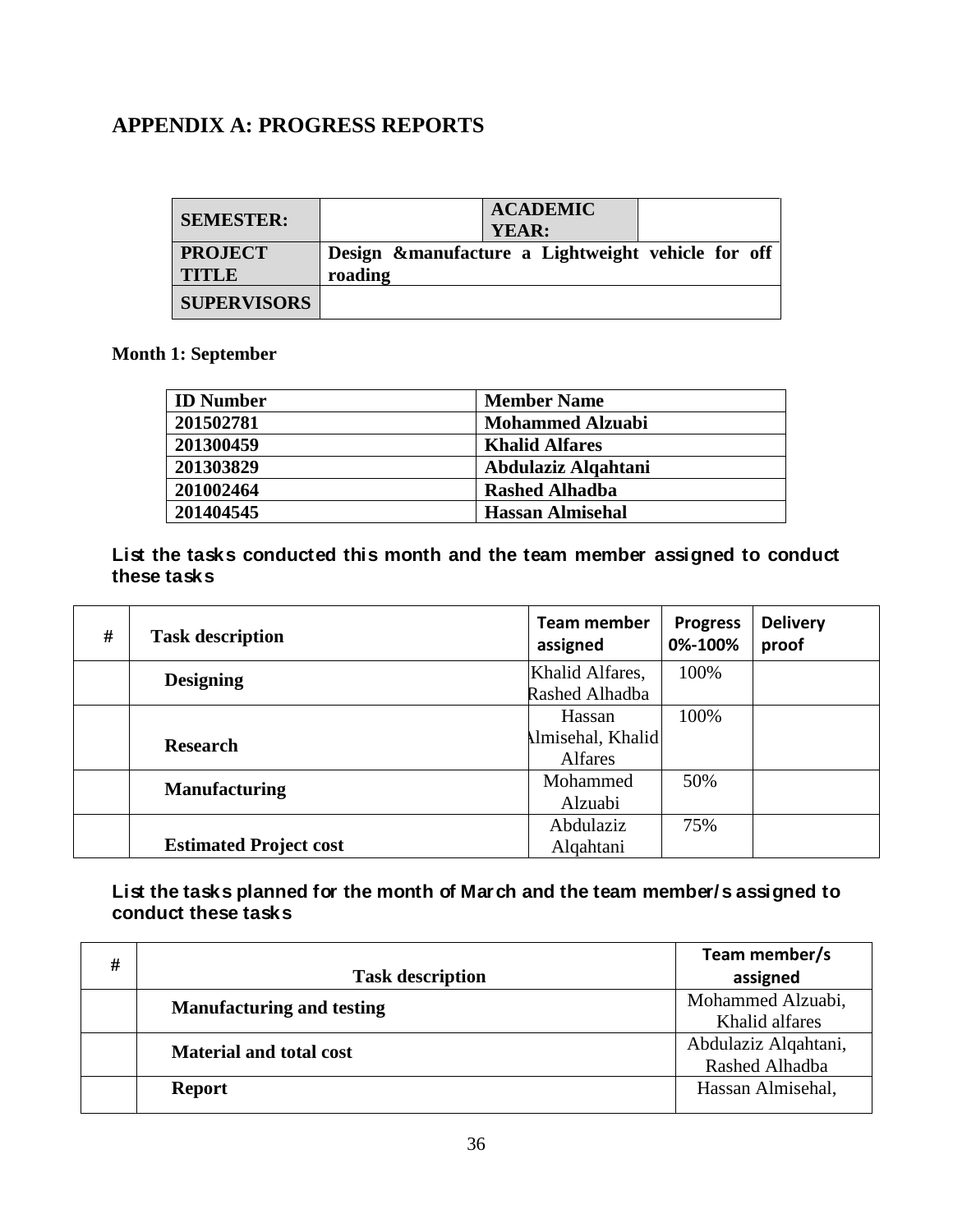|                           | Rashed Alhadba                                |
|---------------------------|-----------------------------------------------|
|                           | Mohammed Alzuabi,                             |
| <b>Final Presentation</b> | Abdulaziz Alqahtani,<br><b>Khalid Alfares</b> |
|                           |                                               |
|                           |                                               |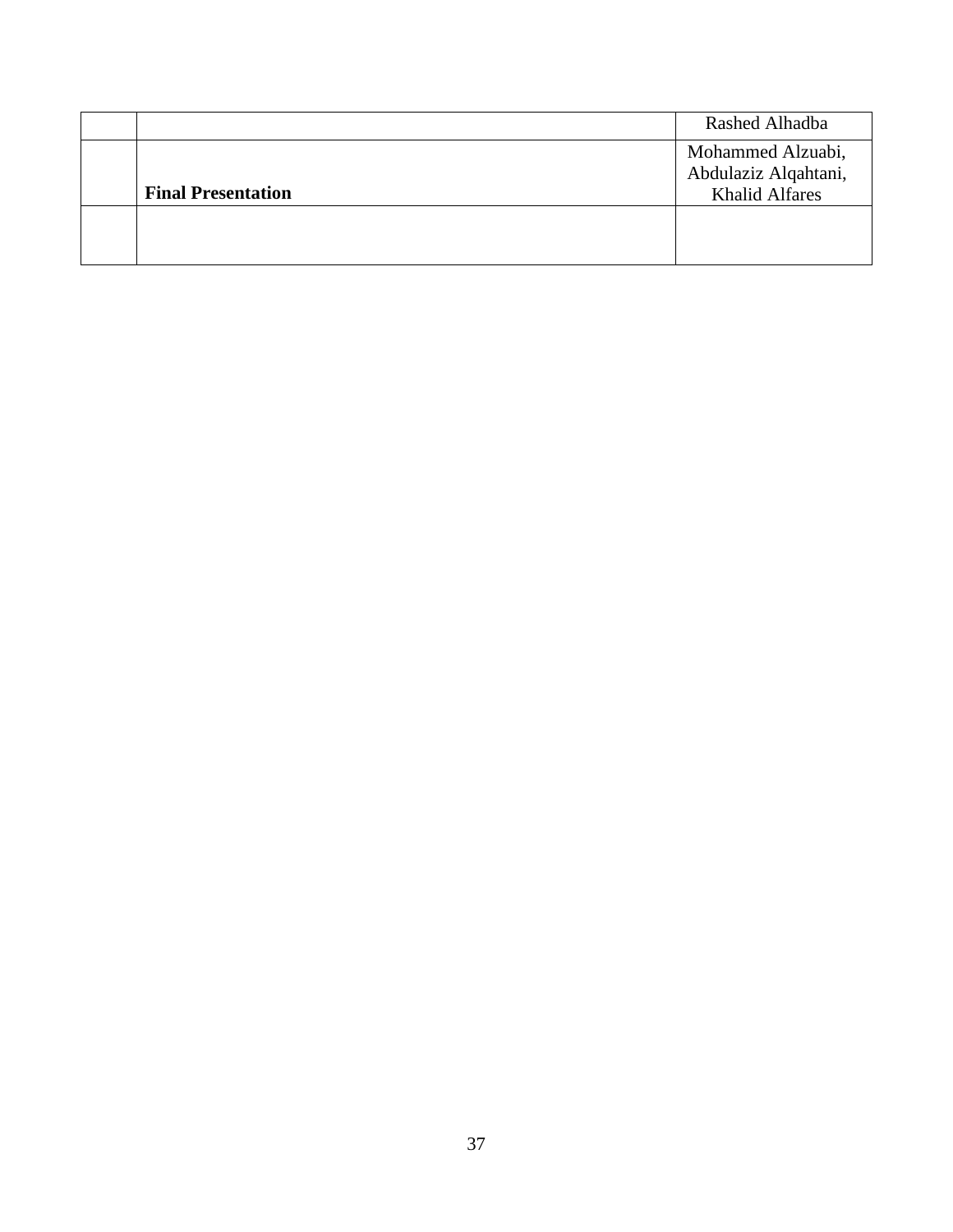# <span id="page-37-0"></span>**APPENDIX B: PROJECT BUDGETING**

## **Bill of Materials**

| Design and Engineering          | Cost (SR)   |
|---------------------------------|-------------|
| Roll Cage (Body of the vehicle) | 1200        |
| <b>Steering Components</b>      | 400         |
| <b>Brake Components</b>         | 350         |
| <b>Electrical Parts</b>         | 650         |
| <b>Tires</b>                    | 200         |
| Gears and Accessories           | 600         |
| <b>Labor Cost</b>               | 400         |
| <b>Assembling Cost</b>          | 500         |
| Miscellaneous Cost              | 700         |
| <b>Total Cost</b>               | $= 5000$ SR |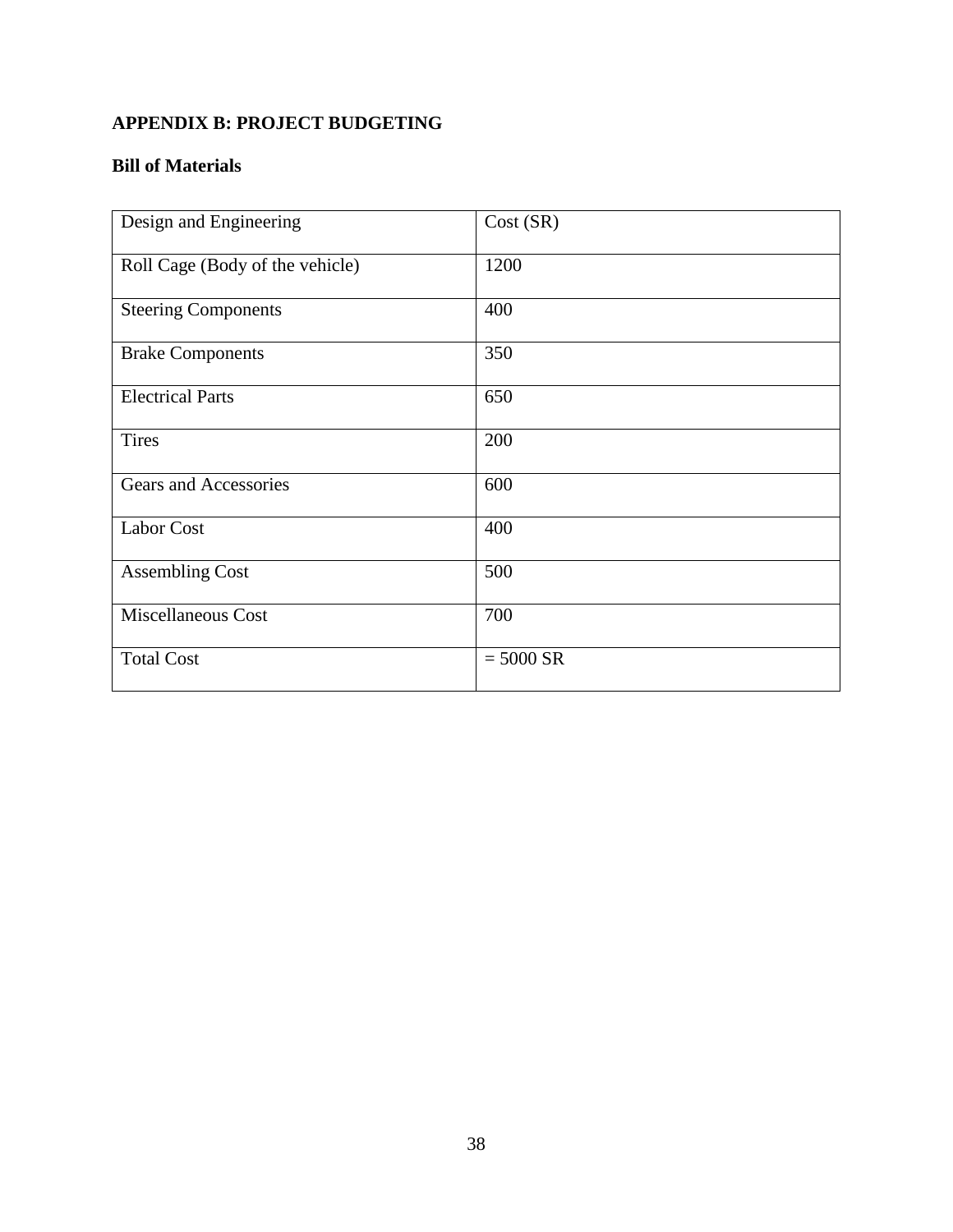# <span id="page-38-0"></span>**APPENDIX C: DESIGN SHEETS**

# **Chemical Composition of the material**

| Carbon     | $0.14 - 0.2 %$ |
|------------|----------------|
| Iron       | 98.81-99.26 %  |
| Manganese  | $0.6 - 0.9 %$  |
| Phosphorus | $\leq 0.04\%$  |
| Sulphur    | $\leq 0.05 \%$ |

## **Mechanical and Physical Properties**

| Density                 | 7.87 $g$ /cc |
|-------------------------|--------------|
| Poisson Ratio           | 0.29         |
| <b>Elastic Modulus</b>  | 205 GPa      |
| <b>Bulk Modulus</b>     | 140 GPa      |
| <b>Tensile Strength</b> | 440 MPa      |
| <b>Yield Strength</b>   | 370 MPa      |
| Elongation              | 28.2 %       |
| Reduction in Area       | 40 %         |
| <b>Brinell Hardness</b> | 126          |